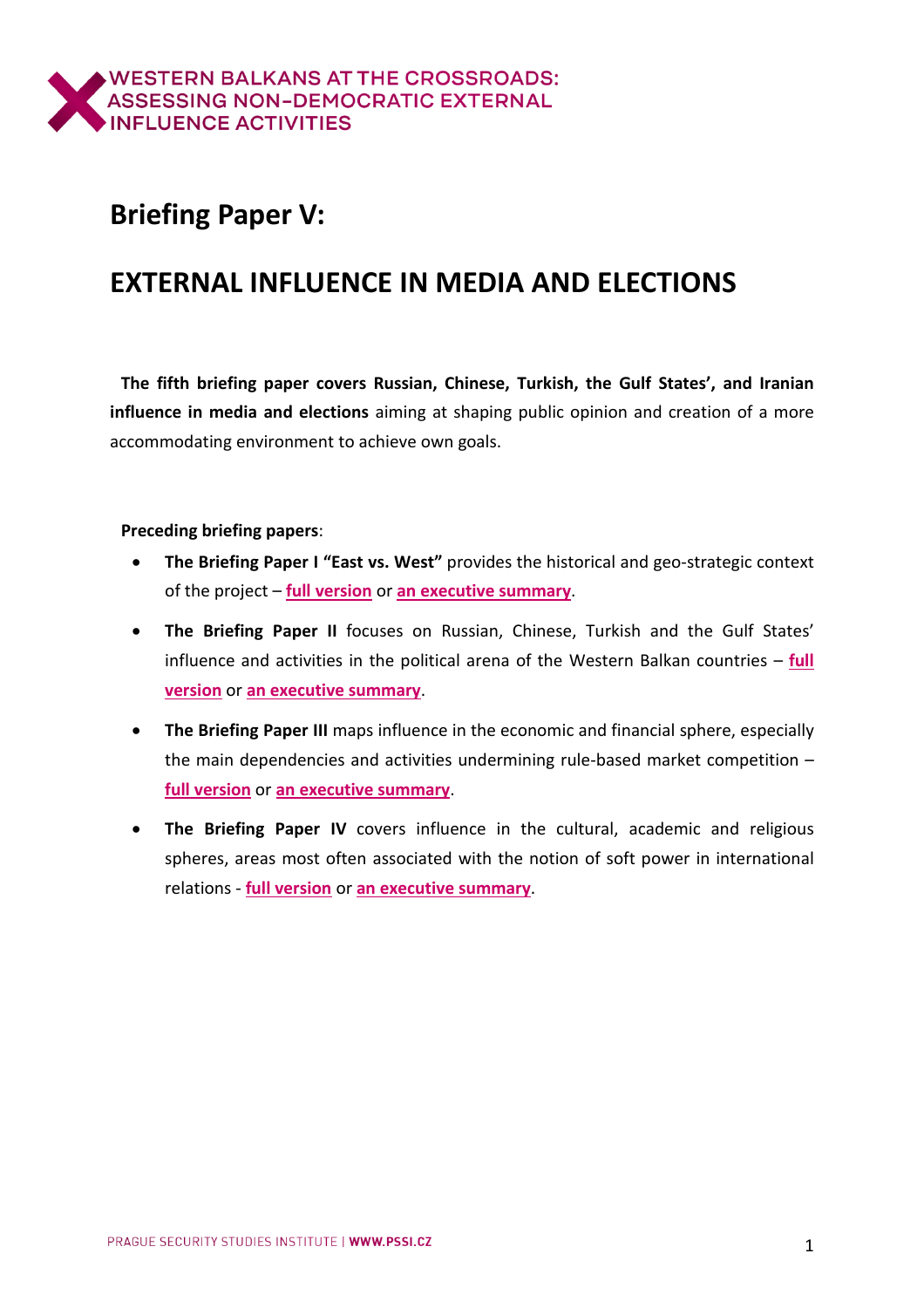

## **CONTENT**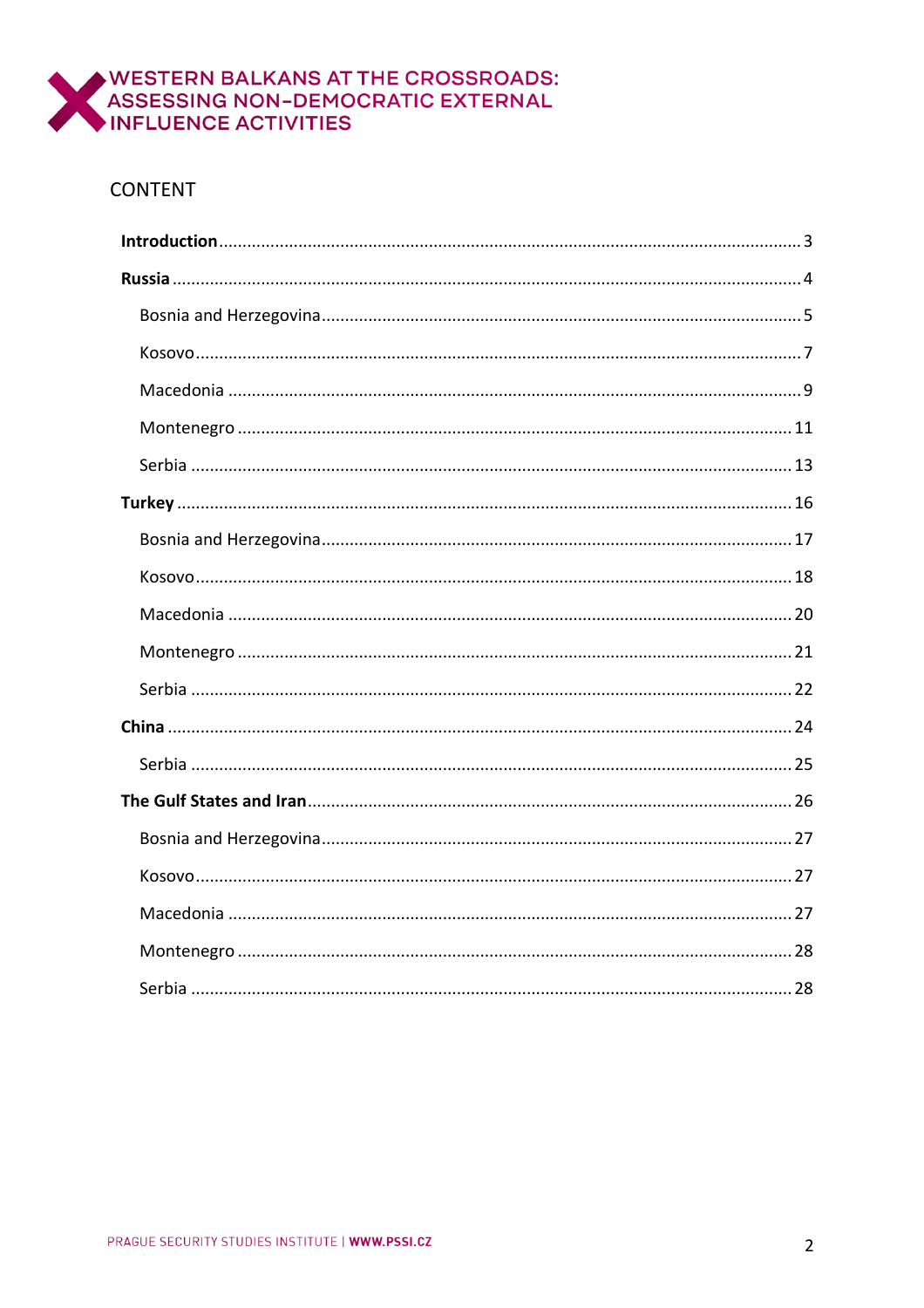#### <span id="page-2-0"></span>**Introduction**

Media plays a crucial role in forming our views and beliefs on a personal and a societal level. Aside from our family, friends, or colleagues, it is a major source of information which shapes our understanding of the world. The information is, however, always mediated—by someone, for someone, some reason, or goal—and thus never neutral. Even in a democratic society, the media can easily become a tool of manipulation. It can be used by the government and other actors to promote a positive image of themselves or send certain messages to the public by influencing what is covered, how, and when. In particular, the media can greatly affect the electoral processes and shape voters behaviour.

The overall influence of the media has increased over the years with the proliferation of the internet, the emergence of social media, and more professional media marketing and commercialisation. According to Diana Owen, the "new media have radically altered the way that government institutions operate, the way that political leaders communicate, the manner in which elections are contested..."<sup>1</sup> Although the internet has made our access to information almost unlimited, it has increased rather than decreased the "echo chambers" effect. This is because even with abundant information, people naturally select their news and sources based on their affinity to certain world views, and tend to enclose themselves in like-minded circles.

The media is often criticised for reinforcing existing stereotypes and increasing the polarisation of a society. It has a huge potential to mobilise society and often plays a vital role in spreading hate, distrust and negative images of the others during conflicts. The media played a crucial role during the violent dissolution of the former Yugoslavia, when the media-disseminated war propaganda was a very effective channel for warmongering.

Despite the post-war Western investments into the democratisation of the media, much of the media scene has remained ethnically and politically divided and biased. Despite the absence of a language barrier between Serbs, Bosniaks, Croats and Montenegrins, the consumption of media content is divided largely along ethnic lines. In multinational democracies such as Bosnia and Herzegovina, the ethnic segmentation of the media space is

<sup>1</sup> Diana Owen, "The New Media's Role in Politics," In The Age of Perplexity. Rethinking The World we knew. Madrid: BBVA, 2017.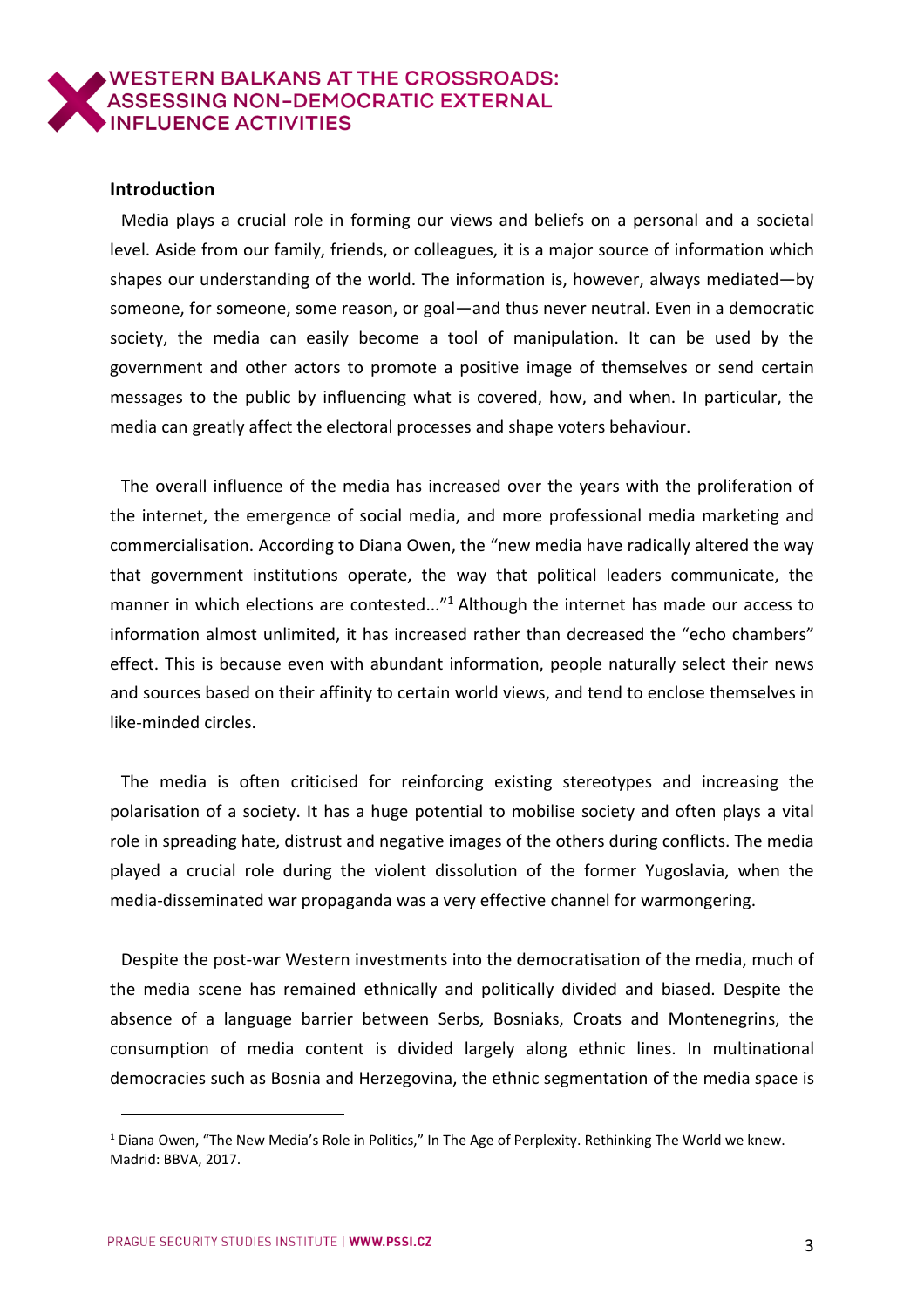a source of instability, internal tensions, and weakening of internal cohesion. For example, Bosnian Serbs are more likely to follow Serbian television than the Bosnian state one. Furthermore, the recently enhanced political crisis has brought on another wave of radicalisation of the local media. Also, the phenomenon of fake news and disinformation, which often capitalizes on existing cleavages, has come to light.

The ethnic and political tensions increase the potential for external influence, which is mostly achieved indirectly, and at minimal cost. Local mainstream media often use content provided by foreign news agencies and political elites effectively spread positive images of their Russian, Turkish, or Chinese counterparts, and praise non-Western investments. Russia and Turkey, in particular, have exploited the internal social, and ethnic, divisions to increase their influence over the media and elections in all the analysed countries. Their activities stand out when compared to other non-Western external actors, whose influence remain limited or non-existent. One notable exception is the Qatari government-owned Al Jazeera Balkans, which entered the region in 2011 and became a well-established media house in the Western Balkans.

## <span id="page-3-0"></span>**Russia**

Among all the analysed Western Balkan countries, Russia has the most effective influence on the local media. As a result of the specificity of the Balkan media scene, which is often ethnically and politically divided, one prevailing trend can be traced across the WB countries: Russia relies on the local media that are supporting and promoting pro-Russian oriented news without the need to inject financial investment heavily.

Over the past year, there has been a lot of attention put to Russian-spread fake news and disinformation campaigns with the Balkan region being no exception. Certainly, the threat of disinformation must be taken seriously, especially in the sensitive post-conflict societies where it has significant potential to exacerbate inter-ethnic tensions. However, it is often difficult to trace direct Russian involvement in these activities and in many cases the initiative comes from the local actors rather than being inflicted from outside.

Russia relies greatly on the mainstream media controlled by the local ruling parties especially in Serbia and in Bosnia's Serb-dominated entity of Republika Srpska (RS). Their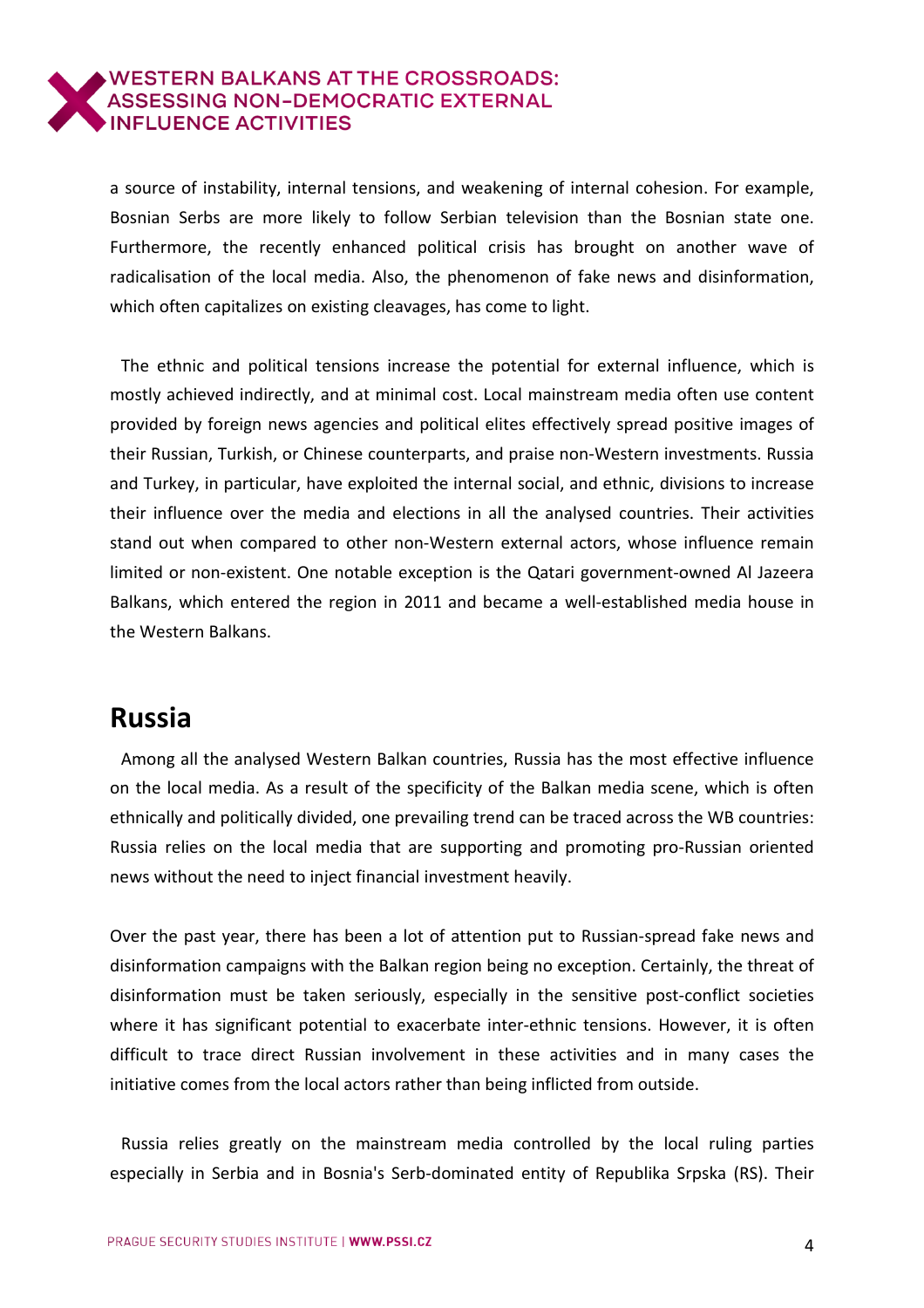media keep close ties and use the content provided by Russian media present in the region. With its Balkan branch launched in 2015 in Belgrade, Russian-operated news agency Sputnik has become Russia's leading media apparatus in the Western Balkans. It produces a lot of free content, and press agencies and media outlets in the Balkans often without verification republish its content in local languages. Thanks to the multi-media services provided to all interested media, Sputnik is able to expand its impact on other media considerably.

Close ties between some Balkan and Russian political elites also play an important role in promoting a positive image of Russia in the local media, particularly in Bosnia and Herzegovina, Serbia and Macedonia. The local political actors and interest groups take advantage of anti-Western tendencies and pro-Russian sentiment during election campaigns, or when resolving internal issues. They often promote Russia in contrast to the West, when pursuing their own (political) interest and therefore make Russian influence more effective.

Russia has relied on its political and business links also in its involvement in the election processes by providing rhetorical and media support to certain candidates and parties. Although it has been accused of more direct meddling in the elections, in particular by alleged involvement in the attempted coup before Montenegrin elections in 2016, or more generally by disinformation campaigns and establishing fake accounts on social networks, such claims are hard to verify and in most cases have not been confirmed.

#### <span id="page-4-0"></span>**Bosnia and Herzegovina**

 $\overline{a}$ 

For such a relatively small country, Bosnia and Herzegovina has a quite large and diverse media scene. In 2014 BiH's Press Council registered that eight daily newspapers, 189 weekly or monthly newspapers and magazines, 142 radio stations, 43 television stations, and eight news agencies operate in the country. In addition, there are dozens of news and other web portals. Most of these media organisations, aside from the three state broadcasting services (BHRT at the state level, RTVF in the Federation entity and RTRS in Republika Srpska (RS)) and few more media organisations, are in private hands.<sup>2</sup>

<sup>2</sup> Vijeće za štampu u Bosni i Hercegovini, accessed November 18, 2018, https://www.vzs.ba/.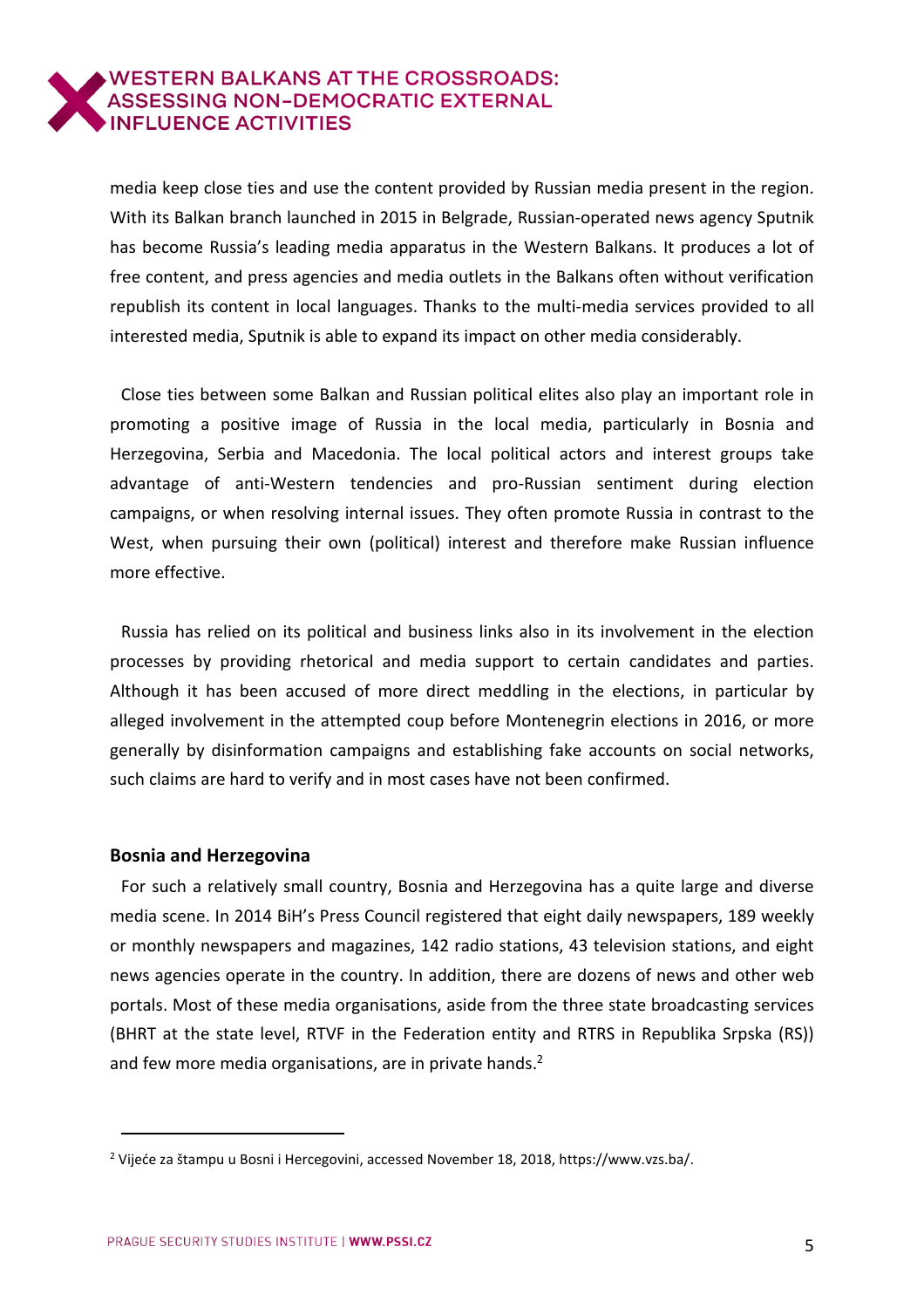Ever since the 1990s conflict, US and EU have invested heavily into overhauling and democratisation of local media organisations, which worked for several years until the deepening political crisis in recent years brought another radicalisation of the local media. As a result, and unlike the rest of the region, there were very few foreign investments into Bosnian media, most of which until today remain owned and controlled by local political or other interest groups/individuals. However, it has not made foreign influences voiceless. Pro-Russian narratives are mostly spread by the local media in RS which often republish content of the Russian media.

"The main Russian state media with significant influence also in BiH is Belgrade-based Sputnik," reported Sarajevo daily Oslobodjenje.<sup>3</sup> Furthermore, "as long as Russia can fully rely on RS's main public broadcaster RTRS, and as long as most of the other RS media are openly pro-Russian, Russia does not need to waste its finances on opening additional local media organisations," a Western diplomat argues.<sup>4</sup> During the latest visit to Russia in May this year, even Dodik himself complained to media about the lack of presence of Russian media in RS and openly invited Russia to establish electronic media in RS just as Russia did in Serbia.<sup>5</sup>

As for its involvement in the election processes and results in BiH, Russia has in recent years relied on its political links with Dodik to increase and maintain its presence and influence in BiH, as the latest October general elections have confirmed. The Russian involvement mainly focused on its support to Dodik and his party, the Alliance of Independent Social democrats (SNSD), which was clearly showed through regular meetings and diplomatic events between Russian officials and Dodik, who also managed to secure meetings with Russian President Vladimir Putin shortly ahead of the last three elections: 2014 and 2018 general and 2016 local elections.<sup>6</sup> Most recently, Dodik met Putin in Sochi on

<sup>3</sup> "Dimne zavjese analitičara Sputnika Sarajevo," *Oslobodjenje*, November 16, 2018, accesed November 18, 2018, https://www.oslobodjenje.ba/vijesti/bih/dimne-zavjese-analiticara-sputnika-408791.

<sup>4</sup> Interview with a BiH-based Western diplomat, September 2018.

<sup>5</sup> "Dodik pozvao ruske medije da pojačaju svoj utjecaj u BiH," *Vecernji List*, May 25, 2018, accessed November 18, 2018, https://www.vecernji.hr/vijesti/dodik-pozvao-ruske-medije-da-pojacaju-svoj-utjecaj-u-bih-1247859. 6 "Dodik to Meet Putin Ahead of Bosnia Elections," *Balkan Insight*, September 28, 2018, accessed November 2018, 2018, http://www.balkaninsight.com/en/article/bosnian-serb-leader-will-meet-vladimir-putin-again-09- 26-2018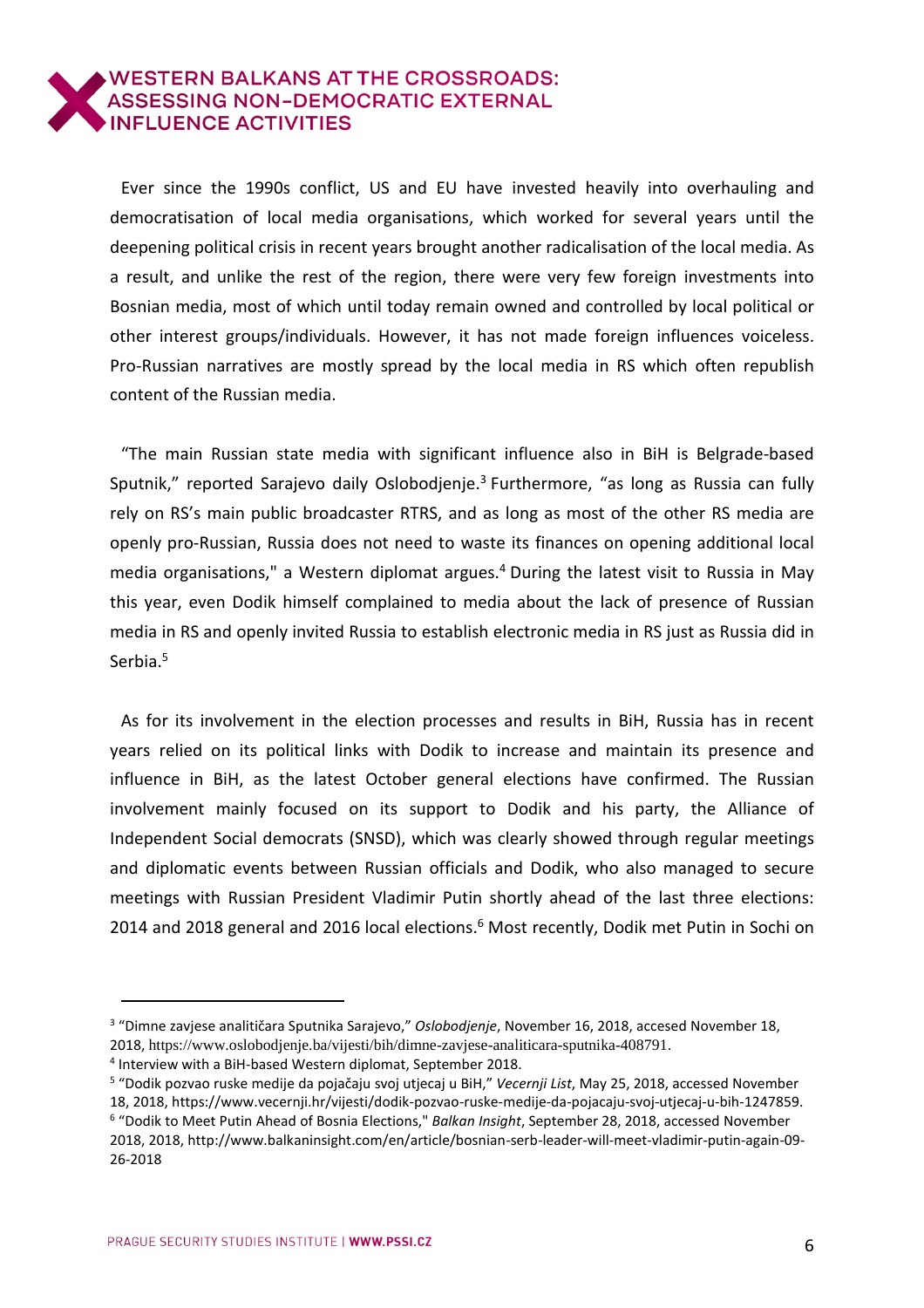September 28, only a week ahead of the October elections.<sup>7</sup> Furthermore, some local analyst and officials also complained that the recent visit of the Russian Foreign Minister Sergey Lavrov, on September 21, was also Russian "brazen interference in the election process in BiH".<sup>8</sup>

While some media and experts also suggested that Russia was involved in other ways in BiH elections, such as through the creation of a large number accounts on social networks that became active ahead of BiH's elections,<sup>9</sup> there were no independent officials or instances that were able to confirm and verify such claims.

#### <span id="page-6-0"></span>**Kosovo**

Russia's toolkit consisting of fake news and a pro-Russian, anti-Western and anti-EU propaganda has taken its toll in Kosovo. Russia's attempts to subvert Kosovo's statehood are not only bound to Russian foreign policy but also include soft power mechanisms, i.e. propaganda through media. In recent years, Kosovo has experienced intensive media propaganda and fake news activities by Russian-owned media outlets such as Sputnik and Russia Today. Russian-owned media is produced in the Serbian language (e.g. R Magazin, Nova Srpska Politicka Misao, or Radio and TV Sputnik), with an aim to target the Serbian community living mostly in Northern Kosovo.<sup>10</sup> The purpose behind this form of propaganda is to spread fake news in order to shape public opinion and create a distorted reality of incountry developments that negatively affect the perception of Kosovo among the Serbian and international community.

As in the other Western Balkan countries, Sputnik is leading Russia's media agency that produces content that is being republished by local media outlets, including those in Kosovo

9 "Eko sistem Ruske propagande," *Oslobodjenje*, August 22, 2018, accessed November 19, 2018,

j  $<sup>7</sup>$  Ibid.</sup>

<sup>8</sup> "Pećanac: Posjeta Lavrova u jeku kampanje flagrantno miješanje u izborni proces u BiH," *Sarajevo daily Avaz*, September 21, 2018, accessed November 19, 2018, https://avaz.ba/vijesti/bih/416327/pecanac-posjetalavrova-u-jeku-kampanje-flagrantno-mijesanje-u-izborni-proces-u-bih.

https://www.oslobodjenje.ba/vijesti/bih/eko-sistem-ruske-propagande-387299.

<sup>&</sup>lt;sup>10</sup> Kosovar Centre for Security Studies: "Russian Interference in Kosovo: How and Why," September 2017, accessed November 19, 2018,

http://www.qkss.org/repository/docs/Russian\_interference\_in\_Kosovo\_finale\_2\_735070.pdf.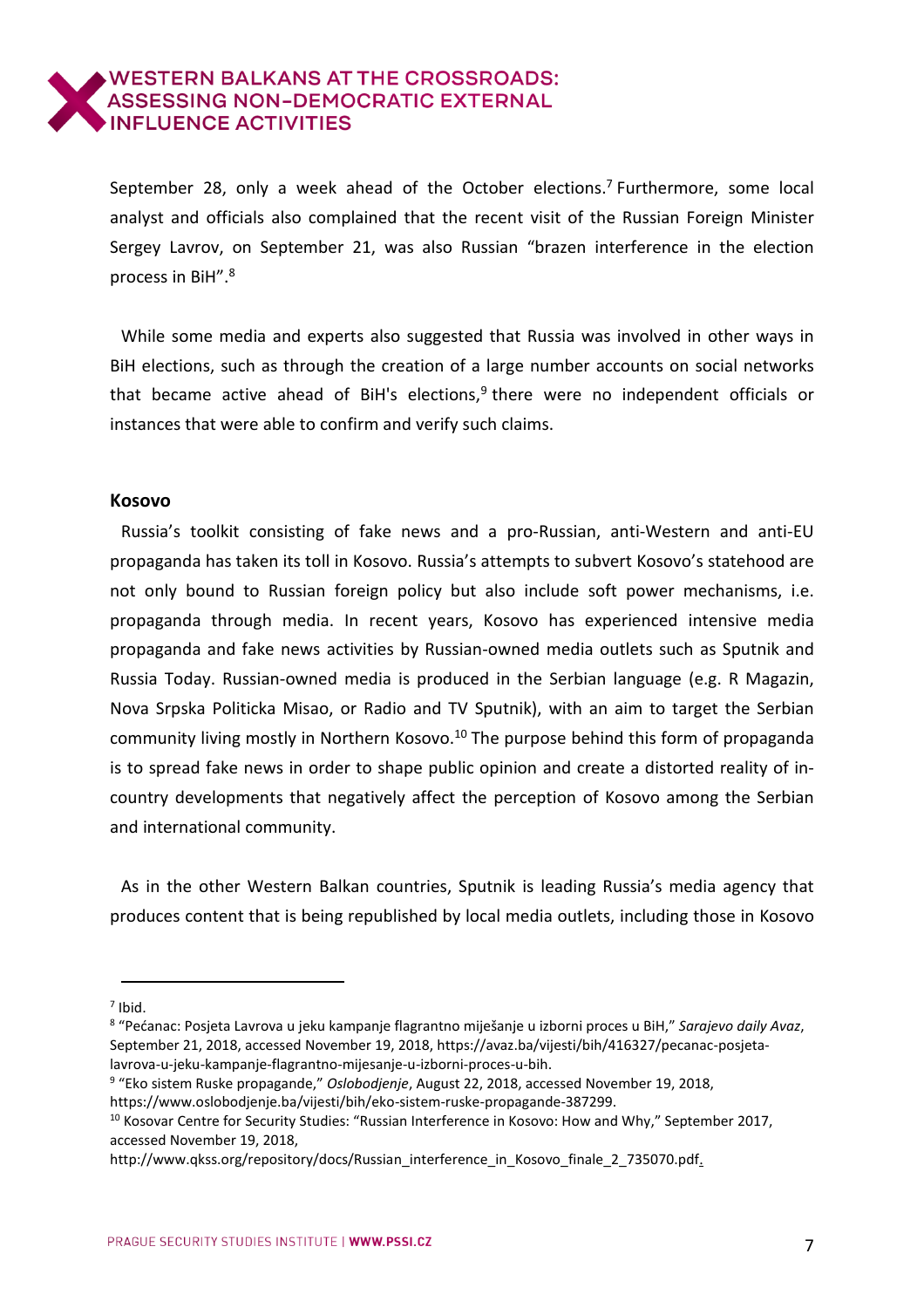and uses it as a tool to spread Russian propaganda and anti-Western narratives.<sup>11</sup> Enver Robelli, a renowned Kosovar journalist, has warned against the growing trend of citing Sputnik or Kremlin's television RT, arguing that Kosovo media outlets should apply stricter criteria when selecting sources of information for broadcasting news<sup>12</sup>. Despite this, the Albanian community in Kosovo remains pro-EU and is very much Western-oriented. However, problems arise if the Albanian community falls prey to Russian-backed news, spread via Kosovar newspapers and portals which republish fake news.

The type of propaganda that such Russian-based media outlets spread have the potential to exacerbate inter-ethnic conflict in Kosovo. For instance, one story on Sputnik's Serbianlanguage website argued that ethnic Serbs in Kosovo should "sleep with one eye open" because of the threat from Albanian extremists. Another article reported on Russian deminers working in Serbia under the headline: "NATO bombs us, Russia clears".<sup>13</sup> Furthermore, a news article claimed that prior to President Aleksandar Vučić's visit to Laplje Selo, near Gracanica, six Albanians had been arrested and the Police confiscated weapons and ammunition when, according to Kosovo Police, no such action had ever taken place.<sup>14</sup> It appears that such news mainly seek to inflict fear among the Serbian community and make them feel insecure, in this way preventing them from further involvement and participation in Kosovo's multiethnic community. Generally, the Serbs face challenges in accessing local media in Kosovo due to language barriers. Therefore, the Serbian community in Kosovo relies on the Serbian media as the primary source of information. This, in turn, provides a new ground for Russian engagement and enables it to influence the media landscape among the Serbs<sup>15</sup>, especially when considering that Russia is positively perceived by the majority of

<sup>13</sup> Robinson, Matt, "On Serbian airwaves, a battle for heart of Balkans," *Reuters*, May 03, 2017, accessed November 20, 2018, [https://www.reuters.com/article/us-serbia-russia-media-analysis/on-serbian-airwaves-a](https://www.reuters.com/article/us-serbia-russia-media-analysis/on-serbian-airwaves-a-battle-for-heart-of-balkans-idUSKBN17Z0X1)[battle-for-heart-of-balkans-idUSKBN17Z0X1.](https://www.reuters.com/article/us-serbia-russia-media-analysis/on-serbian-airwaves-a-battle-for-heart-of-balkans-idUSKBN17Z0X1)

 $\overline{a}$ 

<sup>&</sup>lt;sup>11</sup> House of Lords, "The UK and the future of the Western Balkans," Committee on International Relations, January 10, 2018, p. 24. https://publications.parliament.uk/pa/ld201719/ldselect/ldintrel/53/53.pdf.

<sup>&</sup>lt;sup>12</sup> Robelli, Enver, "The new plague of the 21<sup>st</sup> century," *Koha*, March 22, 2018, accessed November 19, 2018, https://www.koha.net/veshtrime/82425/murtaja-e-re-e-shekullit-21/.

<sup>14</sup> "Serbian and Russian media publish fake news on alleged arrests as Serbian President visits Kosovo," *Gazeta Express*, January 20, 2018, accessed November 22, 2018, [https://www.gazetaexpress.com/en/news/serbian-and](https://www.gazetaexpress.com/en/news/serbian-and-russian-media-publish-fake-news-on-alleged-arrests-as-serbian-president-visits-kosovo-173482/)[russian-media-publish-fake-news-on-alleged-arrests-as-serbian-president-visits-kosovo-173482/](https://www.gazetaexpress.com/en/news/serbian-and-russian-media-publish-fake-news-on-alleged-arrests-as-serbian-president-visits-kosovo-173482/)

<sup>15</sup> Burazer, Nikola, "Global instability strengthens Russian influence in the Balkans," *Kosovo 2.0*, December 07, 2016, accessed November 23, [http://kosovotwopointzero.com/en/global-instability-strengthens-russian](http://kosovotwopointzero.com/en/global-instability-strengthens-russian-influence-balkans/)[influence-balkans/.](http://kosovotwopointzero.com/en/global-instability-strengthens-russian-influence-balkans/)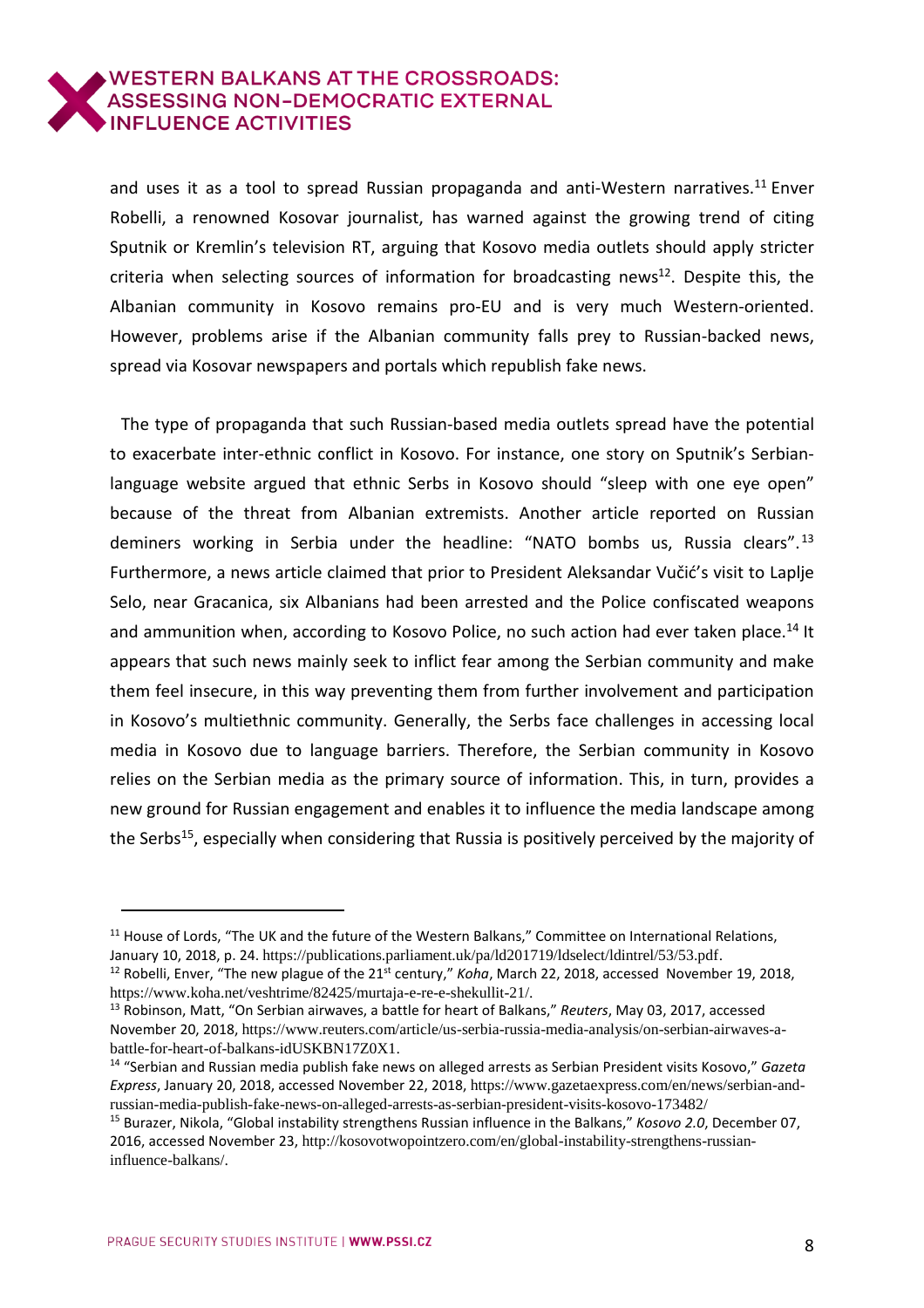the Serbian community.<sup>16</sup> Furthermore, ties between political parties from the Serbian community and the political party United Russia are consistently developing. That was best seen after the last elections held in Kosovo in June 2017, whereby Russia's ruling party, United Russia, strongly supported the decision of Srpska Lista to enter the Kosovo government.<sup>17</sup>

Kosovo's institutions have neither enacted policies or taken concrete actions to prevent Russian influence and any subversive challenges Russia poses to Kosovo; nor is there sufficient awareness of Russian interests in the region. Moreover, Kosovo's government has not been able to create and finance an independent Serbian media in Kosovo, and the influence of Radio Television of Kosovo Serbian channels requires further attention.<sup>18</sup>

#### <span id="page-8-0"></span>**Macedonia**

j

Russia has been by far the most present non-Western country concerning media influence and especially election influence in Macedonia, even though there is no favourable terrain for extensive media influence. One vital barrier is language: the study of the Russian language is very rarely offered by primary or high school institutions in Macedonia and classes offered by foreign-language schools or Russian centre are unlikely to offset the absence of Russian in formal education. Thus, Russian media is less likely to get through to a Macedonian audience directly, even though the Russian national television RTR Planeta is offered by most cable TV operators in the country. The language barrier might apply to the influence of the Kremlin-owned RT as well, which does not have Balkan offshoot and is offered only in English-language version.

However, there is one notable exception to the absence of Macedonian-language, pro-Russian content in the Macedonian media space. The web portal Russia Beyond the

<sup>16</sup> Zejneli-Loxha, Amra, "Northern Serbs keep their hopes on Russia and Putin," *Radio Free Europe*, October 07, 2017, accessed November 23, 2018, [https://www.evropaelire.org/a/serbet-e-veriut-shpresta-te-rusia-e](https://www.evropaelire.org/a/serbet-e-veriut-shpresta-te-rusia-e-putini/28779367.html)[putini/28779367.html.](https://www.evropaelire.org/a/serbet-e-veriut-shpresta-te-rusia-e-putini/28779367.html)

<sup>17</sup> Zivanovic, Maja, "Russia Backs Serb Party Joining Kosovo Govt," *Balkan Insight*, September 14, 2017, accessed November 23, 2018, [http://www.balkaninsight.com/en/article/putin-s-united-russia-supports-kosovo](http://www.balkaninsight.com/en/article/putin-s-united-russia-supports-kosovo-serb-party-09-14-2017)[serb-party-09-14-2017.](http://www.balkaninsight.com/en/article/putin-s-united-russia-supports-kosovo-serb-party-09-14-2017)

<sup>18</sup> "Russian Interference in Kosovo: How and Why," *Kosovar Centre for Security Studies*, September 2017, accessed November 20, 2018,

[http://www.qkss.org/repository/docs/Russian\\_interference\\_in\\_Kosovo\\_finale\\_2\\_735070.pdf.](http://www.qkss.org/repository/docs/Russian_interference_in_Kosovo_finale_2_735070.pdf)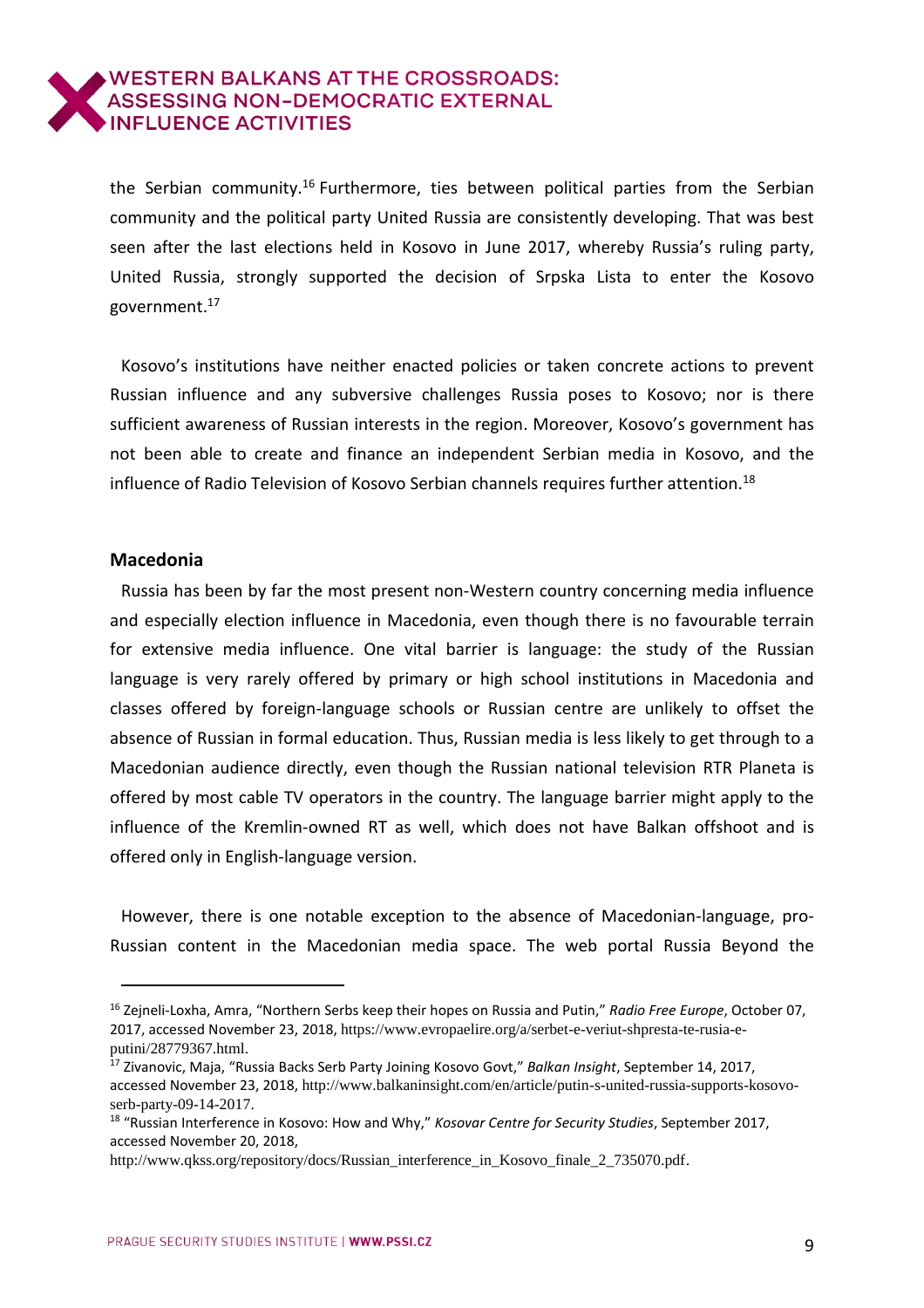Headlines (RBTH), which is a spinoff of the Russian pro-government newspaper, Rossiiskaya Gazeta,<sup>19</sup> runs a Macedonian-language version, which, among others, reports news on Macedonian and Russian cultural activities in Macedonia. Other famous Russian media outlets are absent in Macedonia. One notable example is Sputnik, which has been successfully operating in other WB countries. Macedonia also lacks pro-Russian publications being published occasionally as part of bigger newspapers or magazines, as is the case in Serbia.<sup>20</sup>

Russia's involvement in Macedonian elections is even stronger, although even here the evidence is not always conclusive. The difficulty in demonstrating with certainty that anti-Western and pro-Russian forces in the country are directly linked to the Kremlin is illustrated in Prime Minister Zoran Zaev's rhetoric. In July 2018, two months before Macedonia's crucial name referendum, he alleged that "[some Russian representatives] are connected with media [and] encourage the young people to protest in front of the Parliament, to attack policemen, that kind of things. It's very obvious."<sup>21</sup> Yet, two months later, he exercised restraint and stated that he had "no evidence of Russian influence." 22

The most dramatic form of Russian influence over the referendum vote, but also the one that has been the most difficult to link explicitly to the Kremlin, was payment of 300,000 EUR to Macedonian hooligans by a Russian-Greek businessman with links to the Russian government, Ivan Savidis, to stage anti-Zaev protests and cause unrest in the run-up to the referendum.<sup>23</sup>

<sup>&</sup>lt;sup>19</sup> Dimitar Bechev, "Rival Power: Russia in Southeast Europe," New Haven: Yale University (2017): 131  $20$  Ibid.

<sup>&</sup>lt;sup>21</sup> "Macedonia Suspects a Greek-Russian Billionaire Paid For Violent Protests To Prevent It From Joining NATO," Buzz Feed, July 18, 2018, accessed November 12, 2018,

[https://www.buzzfeednews.com/article/lesterfeder/macedonia-russia-nato.](https://www.buzzfeednews.com/article/lesterfeder/macedonia-russia-nato)

<sup>22</sup> "Заев: Немам докази за руско влијание во Македонија," *Nova Makedonija*, September 17, 2018, accessed November 12, 2018,

[https://www.novamakedonija.com.mk/makedonija/politika/%D0%B7%D0%B0%D0%B5%D0%B2-](https://www.novamakedonija.com.mk/makedonija/politika/%25D0%25B7%25D0%25B0%25D0%25B5%25D0%25B2-%25D0%25BD%25D0%25B5%25D0%25BC%25D0%25B0%25D0%25BC-%25D0%25B4%25D0%25BE%25D0%25BA%25D0%25B0%25D0%25B7%25D0%25B8-%25D0%25B7%25D0%25B0-%25D1%2580%25D1%2583%25D1%2581%25D0%25BA%25D0%25BE-%25D0%25B2%25D0%25BB%25D0%25B8%25D1%2598%25D0%25B0%25D0%25BD%25D0%25B8%25D0%25B5-%25D0%25B2%25D0%25BE/) [%D0%BD%D0%B5%D0%BC%D0%B0%D0%BC-](https://www.novamakedonija.com.mk/makedonija/politika/%25D0%25B7%25D0%25B0%25D0%25B5%25D0%25B2-%25D0%25BD%25D0%25B5%25D0%25BC%25D0%25B0%25D0%25BC-%25D0%25B4%25D0%25BE%25D0%25BA%25D0%25B0%25D0%25B7%25D0%25B8-%25D0%25B7%25D0%25B0-%25D1%2580%25D1%2583%25D1%2581%25D0%25BA%25D0%25BE-%25D0%25B2%25D0%25BB%25D0%25B8%25D1%2598%25D0%25B0%25D0%25BD%25D0%25B8%25D0%25B5-%25D0%25B2%25D0%25BE/)

<sup>23</sup> "U.S. Spycraft and Stealthy Diplomacy Expose Russian Subversion in a Key Balkans Vote," *New York Times*, September 16, 2018, last accessed November 13, 2018, [https://www.nytimes.com/2018/10/09/us/politics/russia](https://www.nytimes.com/2018/10/09/us/politics/russia-macedonia-greece.html)[macedonia-greece.html.](https://www.nytimes.com/2018/10/09/us/politics/russia-macedonia-greece.html)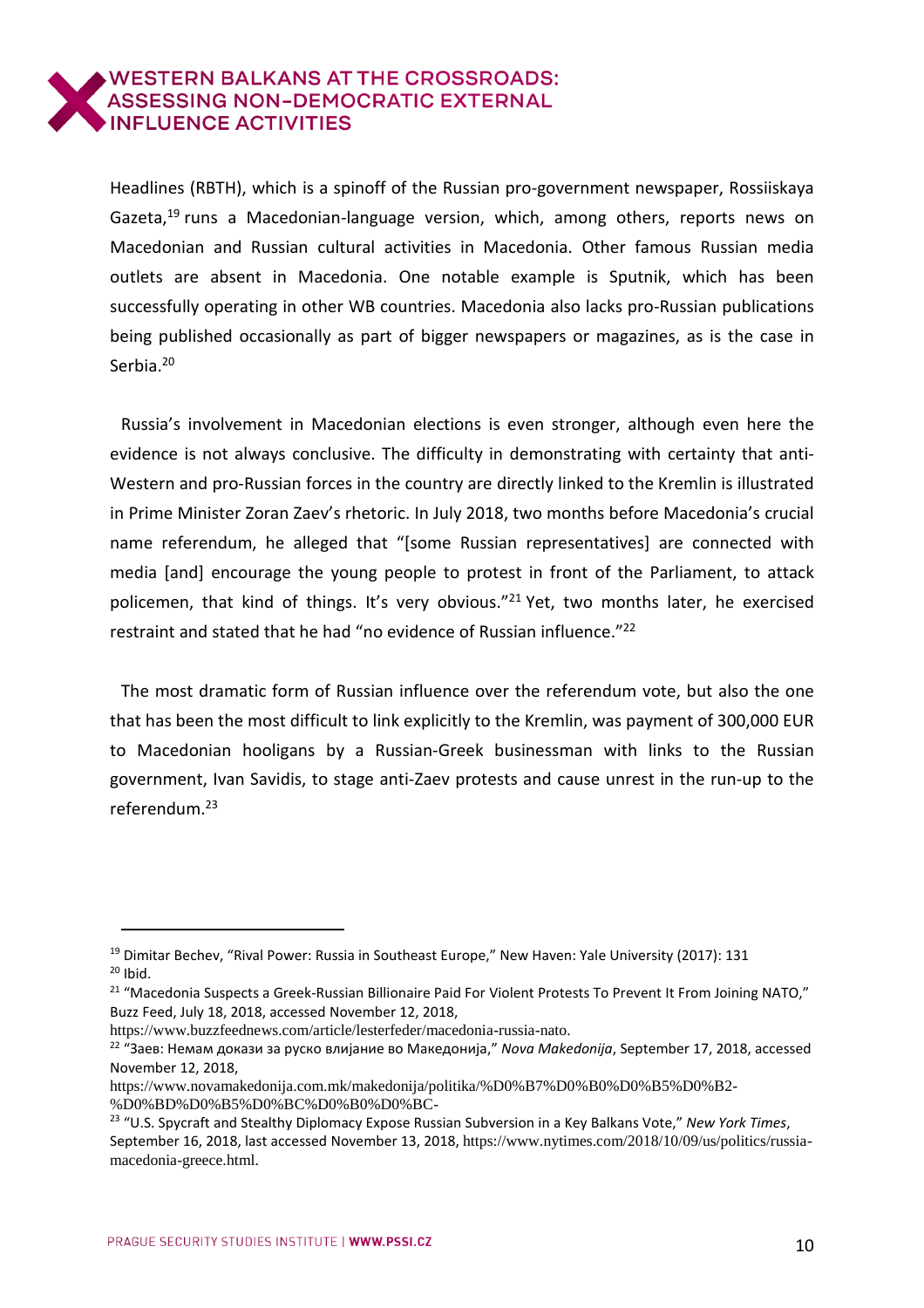Furthermore, Sputnik launched an extensive disinformation campaign before the referendum,<sup>24</sup> which nonetheless had limited success as it was conducted in English. Sputnik and other (pro-) Russian media spreading false information about the name deal between Macedonia and Greece largely used Facebook, as opposed to Twitter, due to the higher usage of this social network among Macedonians.

Aside from the referendum, Russia has been providing support to Macedonia's nonparliamentary party United Macedonia, whose name bears an uncanny resemblance to the Kremlin's United Russia. Party leader Janko Bachev, who advocates for Macedonia's accession to the Eurasian Economic Union, boasted of having undergone training with leading political technologists in Moscow intended to help his party win power in Macedonia.<sup>25</sup>. Another non-parliamentary party, Levica (The Left), which allied itself with United Macedonia in their opposition to the referendum, is less pro-Russian, but certainly pro-Soviet in its romanticisation of the Communist era. <sup>26</sup> Last but not least, the Russian Ministry of Foreign Affairs has long surpassed standard diplomatic convention in its press releases on Macedonia. After the September referendum, <sup>27</sup> and during Macedonia's political crisis from 2015 until 2017,<sup>28</sup> the Ministry issued a number of press releases in explicit support of the discredited former ruling party, VMRO-DPMNE, and in explicit opposition to Macedonia's Euro-Atlantic integration.

### <span id="page-10-0"></span>**Montenegro**

 $\overline{a}$ 

Ever since Russian annexation of Crimea in March 2014, the number of pro-Russian media outlets in Montenegro has been on the rise. The trend continued in the second half of 2015,

26 "Работничката класа во Октомври,"*Lenka*, October 27, 2018.

[http://www.mid.ru/en/foreign\\_policy/news/-/asset\\_publisher/cKNonkJE02Bw/content/id/3363368.](http://www.mid.ru/en/foreign_policy/news/-/asset_publisher/cKNonkJE02Bw/content/id/3363368)

<sup>24</sup> "ElectionWatch: Sputnik Misleading in Macedonia," *Medium*, September 22, 2018, last accessed November 13, 2018, https://medium.com/dfrlab/electionwatch-sputnik-misleading-in-macedonia-bc8294aeebe2.

<sup>&</sup>lt;sup>25</sup> "Партијата на Јанко Бачев: Успешно ја минавме руската обука и подготвени сме за преземање на власта," Fokus, May 31, 2018, last accessed November 14, 2018, https://fokus.mk/partijata-na-janko-bachevuspeshno-ja-minavme-ruskata-obuka-i-podgotveni-sme-za-prezemane-na-vlasta/.

<sup>&</sup>lt;sup>27</sup> "Comment by the Information and Press Department on the results of Macedonia's referendum," Ministry of Foreign Affairs of the Russian Federation, October 1, 2018, last accessed November 15, 2018,

<sup>28</sup> "Russia blames the U.S. after protesters storm Macedonia's parliament," *The Washington Post*, April 28, 2017, last accessed November 15, 2018,

https://www.washingtonpost.com/news/worldviews/wp/2017/04/28/russia-blames-the-u-s-after-protesters-stormmacedonias-parliament/?utm\_term=.ea113ca083d5.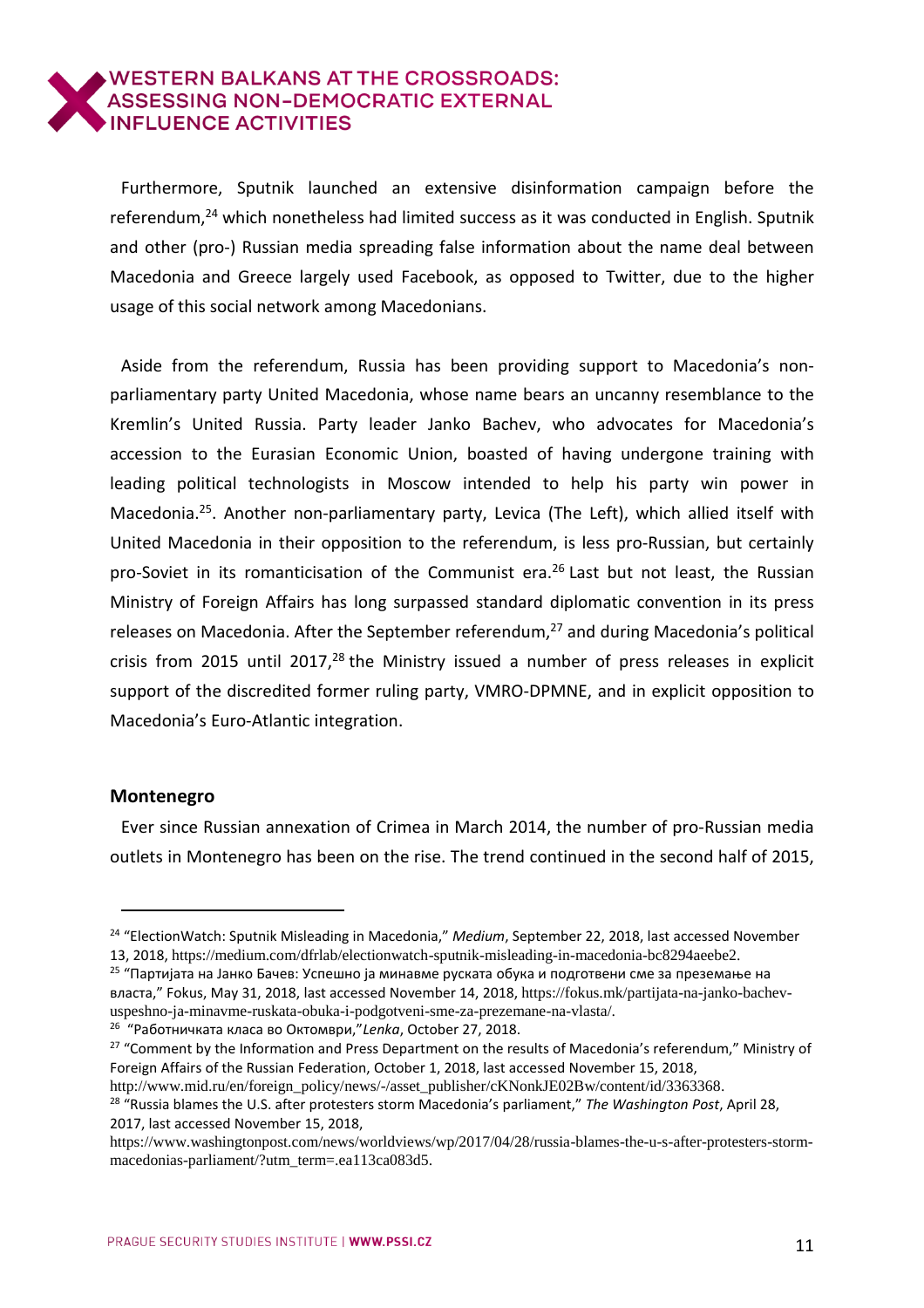when the anti-EU and anti-NATO opposition party, the Democratic Front, held protests against that time Đukanović government that favoured both alliances. This did not stop until the general elections in October 2016, which were marked by a coup attempt targeting Đukanović himself. The organizers intended to prevent Montenegro from joining NATO and to bring the pro-Russian Democratic Front into power.<sup>29</sup> This was, at the same time, the best example of direct Russian meddling in the election process in Montenegro.

There exist a plethora of pro-Russian media outlets in Montenegro whose primary goal is to disseminate Moscow's agenda and pro-Russian sentiments without financial support coming from Russia. It is quite telling that those are largely run by locals, journalists or representatives of pro-Russian organisations, who oppose both NATO membership and EU accession process. Nevertheless, analysts are divided on the issue. Some argue that Russian media is feeding Montenegrin outlets with information through channels like Sputnik that broadcasts in the Serbian language, while others claim that this is a purely local response, reflecting their dissatisfaction with the current political setup.

The pro-Russian media in Montenegro can be divided into three groups: online media, printed media and radio. The state-backed Russian outlets seated in Belgrade with contributors from Podgorica, such as Sputnik agency, NewsFront online and Russia Beyond website, strongly echo in Montenegro and are used as legitimate and objective sources of information that does not match the real role of this media outlet – pro-Russian propaganda. At least five new websites with pro-Russian agendas were launched in Podgorica in 2017<sup>30</sup>, the latest being Ujedinjenje (Unification). It joined the newcomers Sedmica (Week), Princip (Principle), Nova Rijec (New Word) and Magazin (Magazine), in addition to the well-established and very popular IN4S. According to the Montenegrin Ministry of Culture, 15 printed media in the Russian language have been registered in Montenegro since 2006. There is also the Russkoye Radio (Russian radio station) that broadcasts in Montenegro. These outlets target not only those who promote the Kremlin political line and support the opposition parties but also the Russian diaspora in the country.

<sup>29</sup> "Pro-Russian Montenegrins Publish New Anti-Western Media," *Balkan Insight*, October 18, 2017, accessed November 9, 2018, [http://www.balkaninsight.com/en/article/pro-russian-montenegrins-publish-new-anti](http://www.balkaninsight.com/en/article/pro-russian-montenegrins-publish-new-anti-western-media-10-17-2017)[western-media-10-17-2017](http://www.balkaninsight.com/en/article/pro-russian-montenegrins-publish-new-anti-western-media-10-17-2017).

 $30$  Ibid.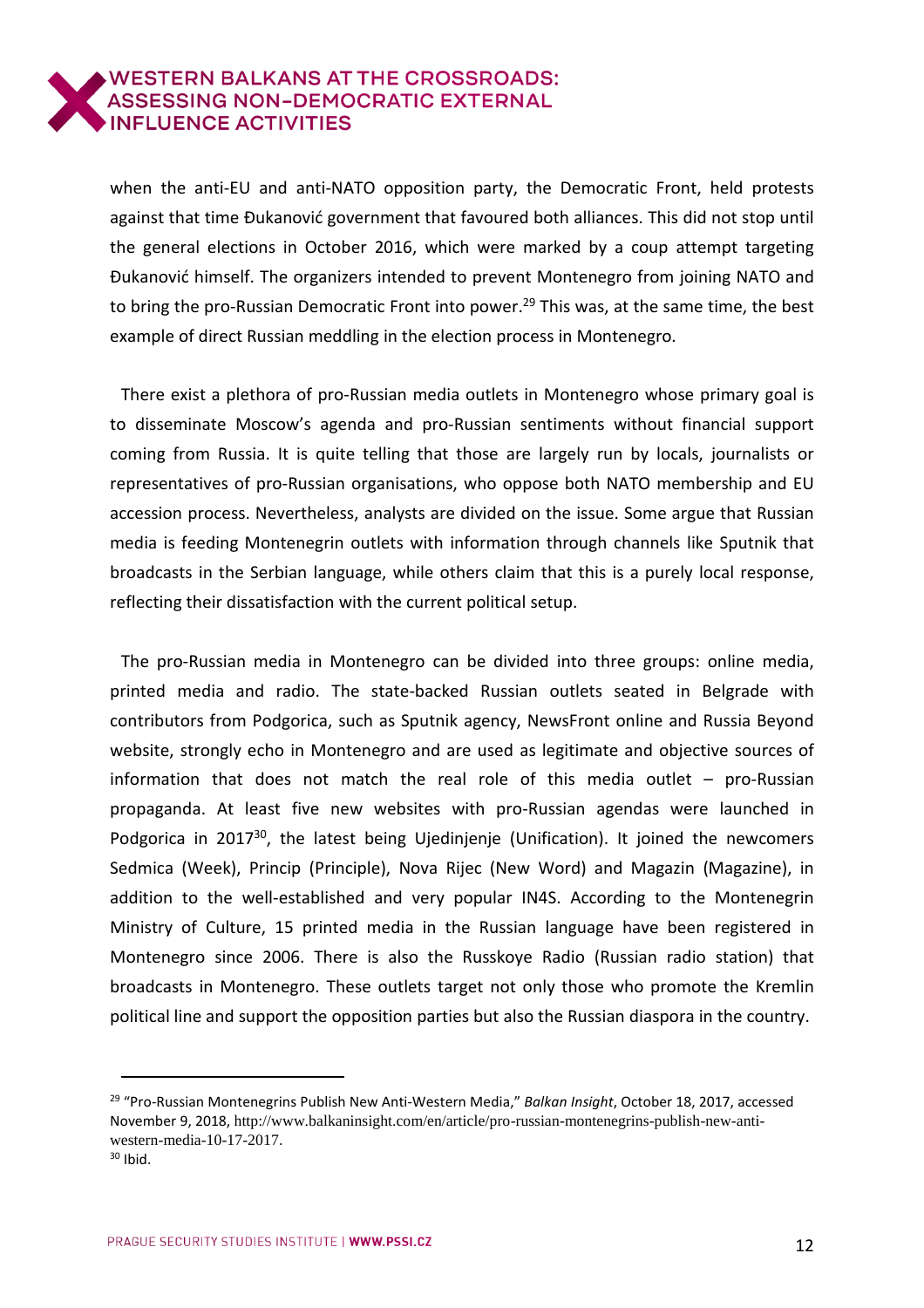It also needs to be underlined that most of these outlets are active on social media, especially on VKontakte, the Russian version of Facebook, which is used by the majority of Russian citizens. Social media serves as one of the platforms for disseminating state-backed propaganda as the content from Sputnik and Russia Beyond is republished on an almost daily basis by the mainstream Serbian and Montenegrin media. $31$ 

Besides the strong presence of pro-Russian media, Russian interference in the political life of Montenegro could also be seen throughout the country's NATO accession, ranging from diplomatic protests to a pro-Russian boycott of ratification for Montenegrin membership in NATO within the Montenegrin parliament. The most visible meddling of Russia was the attempted coup during the last parliamentary elections in 2016, co-orchestrated with the pro-Russian opposition party, the Democratic Front.<sup>32</sup> Đukanović accused Moscow of financing the opposition parties during the election campaign "through its oligarchs and funnelled through secret channels through Serbia and Republika Srpska".<sup>33</sup> Both Russia and the opposition parties denied any connection with intervening in the election campaign and Montenegro's anti-NATO campaign. However, the Democratic Front leaders regularly visit Moscow and meet highly positioned people, for instance, the Deputy Secretary of the United Russia General Council Sergei Zheleznyak or the Director General of Roscosmos Dmitry Rogozin.<sup>34</sup> This shows that Russia has been effective in influencing the highest political elites in the country as well as making use of media to amplify its role in Montenegro further and to direct the country's orientation towards the East.

#### <span id="page-12-0"></span>**Serbia**

Even though the number of internet and social media users is constantly increasing, more than 51 % of citizens older than 15 years are computer illiterate. Therefore, TV and

j  $31$  Ibid.

<sup>32</sup> "Finger Pointed at Russians in Alleged Coup Plot in Montenegro*," The New York Times*, November 26, 2016, accessed November 19, 2018, [https://www.nytimes.com/2016/11/26/world/europe/finger-pointed-at-russians-in](https://www.nytimes.com/2016/11/26/world/europe/finger-pointed-at-russians-in-alleged-coup-plot-in-montenegro.html)[alleged-coup-plot-in-montenegro.html](https://www.nytimes.com/2016/11/26/world/europe/finger-pointed-at-russians-in-alleged-coup-plot-in-montenegro.html).

<sup>33</sup> "Montenegro PM accuses Russia of financing anti-NATO campaign," *Reuters*, October 13, 2016, accessed November 19, 2018, [https://www.reuters.com/article/us-montenegro-election/montenegro-pm-accuses-russia-of](https://www.reuters.com/article/us-montenegro-election/montenegro-pm-accuses-russia-of-financing-anti-nato-campaign-idUSKCN12D2QV)[financing-anti-nato-campaign-idUSKCN12D2QV](https://www.reuters.com/article/us-montenegro-election/montenegro-pm-accuses-russia-of-financing-anti-nato-campaign-idUSKCN12D2QV).

<sup>34</sup> "Russia will continue efforts to destabilize Montenegro," *Euromaidan Press*, July 25, 2017, accessed November 19, 2018, [http://euromaidanpress.com/2017/07/25/russia-will-continue-efforts-destabilize](http://euromaidanpress.com/2017/07/25/russia-will-continue-efforts-destabilize-montenegro-expert-says/)[montenegro-expert-says/](http://euromaidanpress.com/2017/07/25/russia-will-continue-efforts-destabilize-montenegro-expert-says/).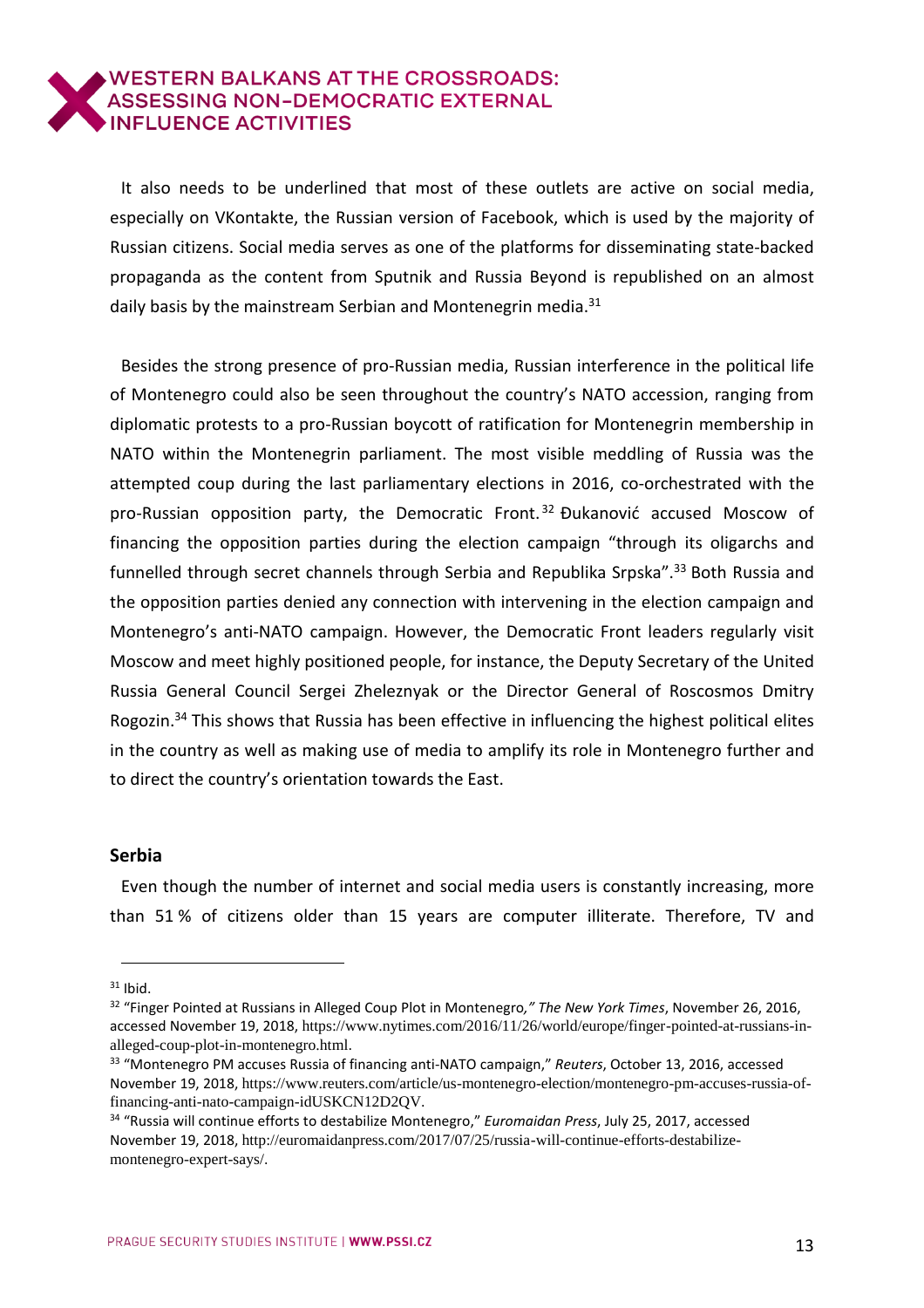newspapers still play a major role in shaping the Serbian public, Media in Serbia is under the control of ruling political parties, and the majority lack transparent ownership structure.<sup>35</sup> The space for independent media is shrinking, and only government and pro-government media have national coverage.

Serbian public remains uniformly positive towards Russia. The image of Russia is largely in line with pro-Kremlin media<sup>36</sup> but also with Serbian pro-regime press. Russia also asserts its influence on Serbian citizens through its soft power tools – by broadcasting media outlets in Serbian. Additionally, there are many successful media platforms - RT, Russia Beyond The Headlines, the website Russia Word or Russian Gazette (Rossiyskaya Gazeta). A 2015 agreement on cultural co-operation between the Belgrade cultural centre "The Russian House" and the Youth Association of Serbia and the establishment of Russian media, as a result, reinforces Russia's influence in the cultural sphere.<sup>37</sup> The Russian media skilfully amplify anti-Western narratives already present in the local media.<sup>38</sup> The US Senate Foreign Affairs Committee's Report<sup>39</sup> states that Russian propaganda has an impact on the public's opinion. Since Sputnik's launch in 2015, Russia's popularity among Serbs has increased from 47.8 % to 60 % in June 2017.

Thanks to domestic political and intellectual elite, and other interests groups the image of Slavic brotherhood between Serbs and Russians is dominating media coverage of Russia in Serbia, but also in the West. The West nurtures the image of Serbs as "little Russians" due to their shared ethnic and religious heritage, which is, however, a simplified and often misleading black and white picture. Contrary to conventional wisdom, Serbia and Russia are not natural allies and friends. Putin is portrayed in the mainstream media as a great supporter of Serbia against Kosovo's independence. However, Russia's interest lay

<sup>&</sup>lt;sup>35</sup> Media that is owned by politicians or members of their families are usually financed by the taxpayers' money.

<sup>&</sup>lt;sup>36</sup> Such as such as Sputnik and Russia Today and others.

<sup>37</sup> "Rusija zapocela projekat: U Srbiji se otvaraju ruske škole i mediji," *Intermagazin*, October 17, 2015, accessed November 15, 2018, http://www.intermagazin.rs/rusija-zapocela-projekat-u-srbiji-se-otvaraju-ruske-skole-imediji/.

<sup>38</sup> Maxim Samorukov, "Russia's Tactics in the Western Balkans," *Carnegie Europe*, November 3, 2017, accessed November 16, 2018, http://carnegieeurope.eu/strategiceurope/74612.

<sup>&</sup>lt;sup>39</sup> "Putin's Asymmetric Assault on Democracy in Russia and Europe: Implications for U.S. National Security," Committee on Foreign Relations United States Senate, January 10, 2018, accessed November 16, 2018, https://www.foreign.senate.gov/imo/media/doc/FinalRR.pdf.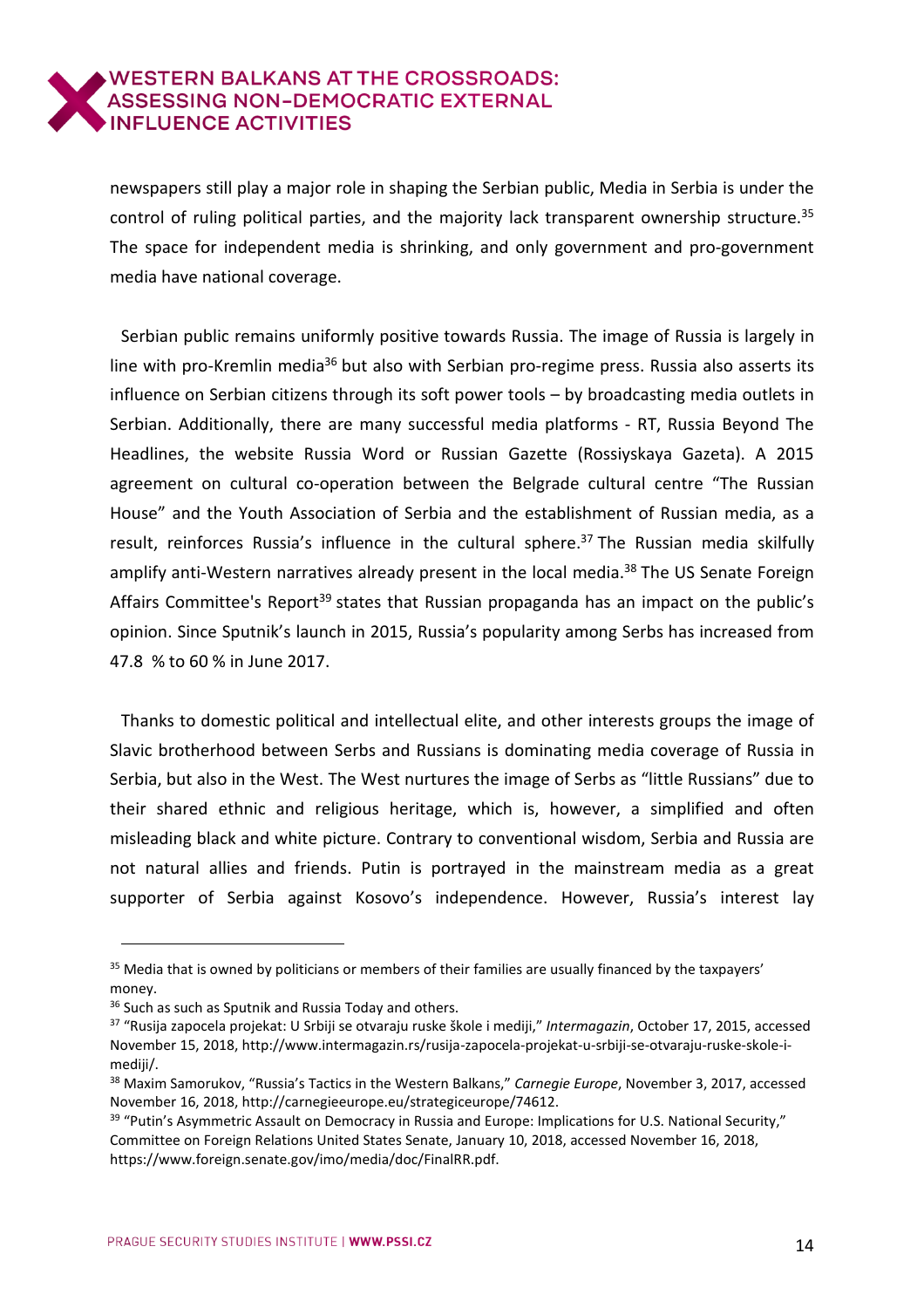somewhere else since "over the past years, as the US and the EU are failing to succeed in resolving a lasting solution to the dispute between Serbia and Kosovo, Russia has changed the role of a prominent Belgrade supporter aside trying to assume the role of a mediator." 40

While the official Serbian FP is pro-European, the analysis of pro-government media shows quite the opposite. Serbian politicians glorifying Putin and promoting Russia's image as a counterweight to the West when pursuing their own interests makes Russian influence more effective. Politicians are overblowing the significance of Russian assistance and capitalise on anti-Western and pro-Russian sentiment ahead of the elections or when resolving internal issues.

Politicians also interfere in editing media in order to influence the content related to Russia. "The most drastic example of how Serbian President Aleksandar Vučić interferes with the editing of television diaries is that, at the request of his cabinet, every one of his talks with Putin in Moscow is titled, not synchronised. In this way, he wants to show how well he has learned the Russian language. His speech in the Russian language is broadcast on RTS, Pink, Prva TV and O2," says anonymous RTS reporter.<sup>41</sup>

Serbian pro-regime press,<sup>42</sup> not only voluntarily disseminate news from Russia's portals, but also periodically spreads fake news. Stevan Dojčinović, editor-in-chief of the Crime and Corruption Reporting Network (KRIK),<sup>43</sup> said that Serbian mainstream media is a bigger danger than Russian outlets. "The majority of fake news comes from the mainstream media and the government. Yes, there is some coming from Russia, but they are second-rate fake news people," he said.<sup>44</sup> For example, Serbian daily newspaper Večernje Novosti recently wrote how Vučić would receive the highest Russian decoration – Alexander Nevski. Putin's

<sup>40</sup> Dimitar Bechev, "Dilema Kosovo: Za sada su pobjednici Putin i Rusija," *Al Jazeera Balkans*, November 20, 2018, accessed November 18, 2018, http://balkans.aljazeera.net/vijesti/dilema-kosovo-za-sada-su-pobjedniciputin-i-rusija.

<sup>41</sup> "Aleksandar Vučić, predsednik novinara Srbije," *Javno*, February 15, 2018, accessed November 16, 2018, https://javno.rs/analiza/aleksandar-Vučić-predsednik-novinara-srbije.

<sup>42</sup> Such as Informer, Alo, Kurir, Politika, Večernje Novosti.

 $43$  Crime and Corruption Reporting Network is an independent local investigative outlet.

<sup>44</sup> Valerie Hopkins, "In Balkans, Britain rejoins battle for influence," *Politico*, March 30, 2018, accessed November 18, 2018, https://www.politico.eu/article/balkans-bbc-britain-rejoins-battle-for-influence-russiasoft-power/.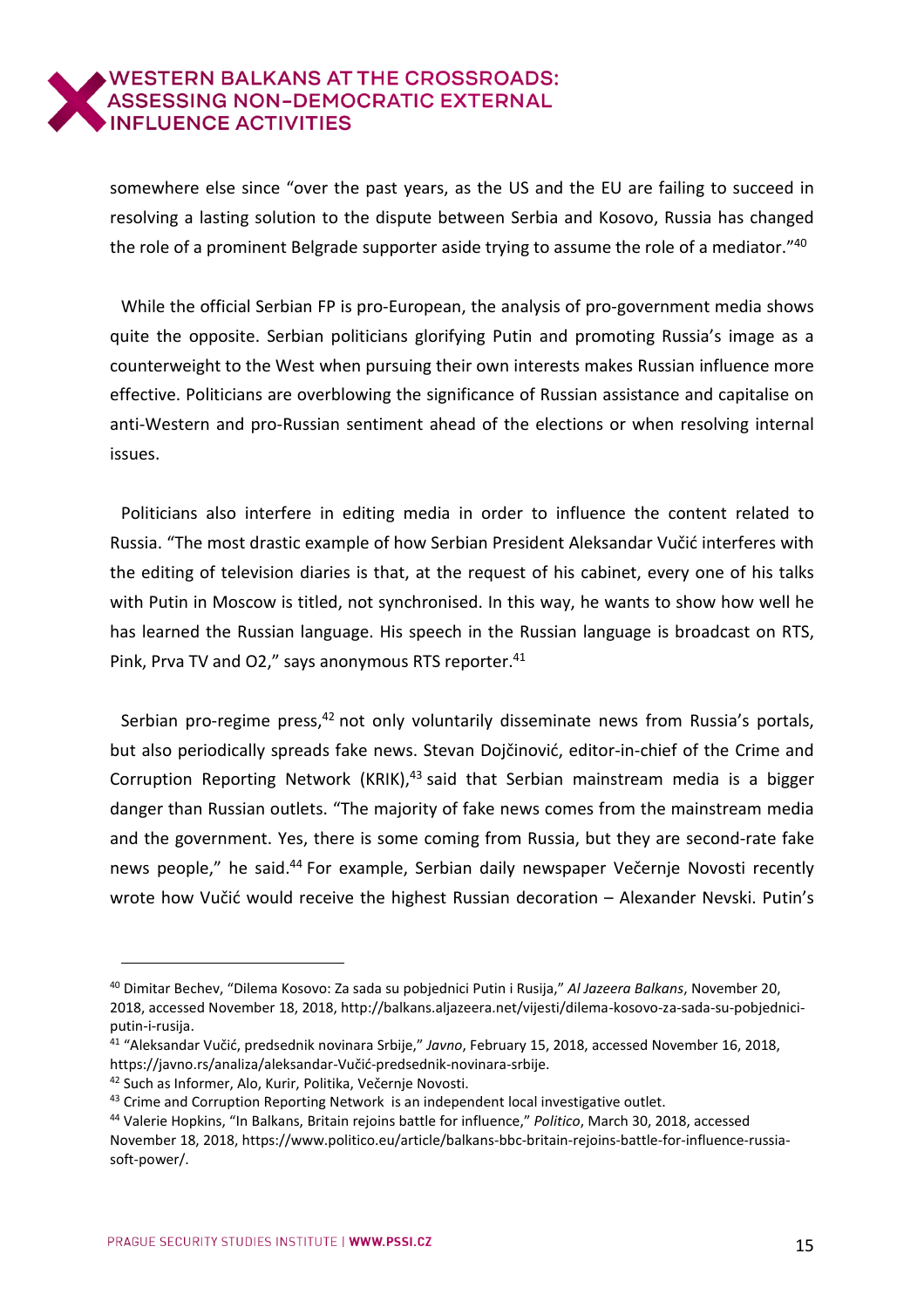cabinet denied this and Vučić changed his statement mentioning how it would be an honour for him to receive it.

Moreover, Serbian tabloids are inventing stories about shipping of weapons from Russia.<sup>45</sup> The disinformation of the public is contributed by the limited access to information and because the Ministry of Defence is keeping information from journalists and the public. This depicts a need to create an image of Russia's strong military presence in Serbia and the support it receives, which the West generally considers to be evidence of active Russian propaganda in the country.

Last but not the least, aside from strong pro-Russian advocacy by the Serbian media, Russia also cherishes from having support from the highest political elite – the President Aleksandar Vučić. A former extreme nationalist who has rebranded himself as a pro-EU reformer, Vučić claims that he wants to lead the country into the EU while also pushing for deeper ties with a longtime ally Russia. During the campaign for presidential elections in 2017, Vučić met both German Chancellor Angela Merkel and Russian President Vladimir Putin while securing the support of the latter. Putin himself said that Vučić is known in Russia as a strong supporter of strengthening friendly relations between the countries, thus fostering mutual relations.

## <span id="page-15-0"></span>**Turkey**

j

Turkish narratives, as put forward by its president Recep Tayyip Erdogan, have had a strong presence in the Western Balkan countries, especially in the Muslim-dominated communities. It is facilitated both through the Turkish media outlets, such as Anadolu Agency, and through the local Balkan media that are often very close to the ruling political circles.

Such links are especially visible in Bosnia and Herzegovina, where the Federation TV and radio and media outlets such as Faktor or Stav are close to the Bosniak Party of Democratic Action, and promote Turkey and Erdogan on a regular basis. Turkey and Erdogan have been presented in positive terms also in the Serbian media in recent years, as the relationship

<sup>45</sup> "Ekonomski odnosi Srbije sa Rusijom, EU i SAD. Analiza medijskog sadrzaja stampanih medija tokom aprila 2018. Godine," *Libek*, June 7, 2018, accessed November 18, 2018.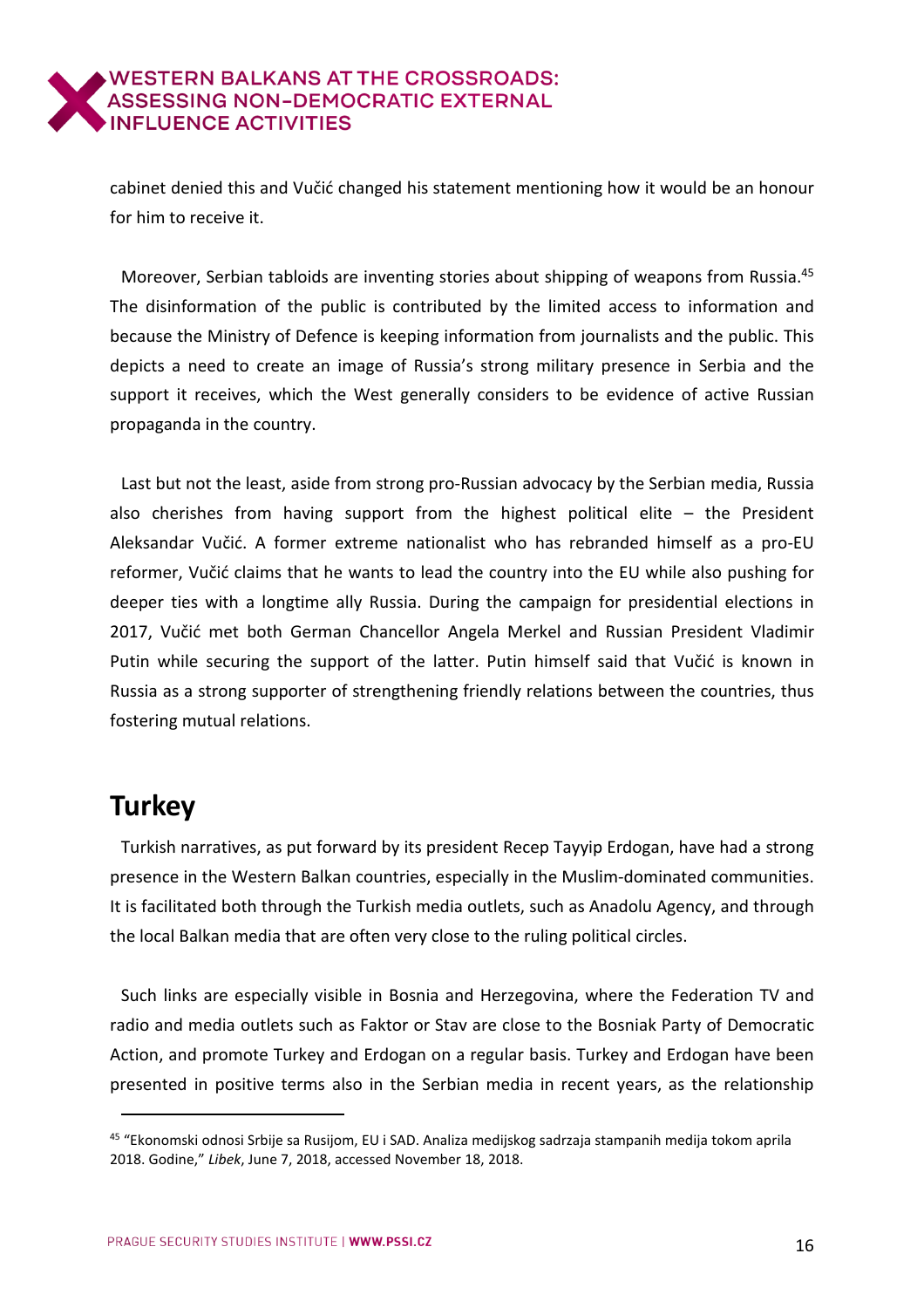between President Erdogan and President Vučić have become close. As for the involvement in local elections, Turkey has considerable influence on the local election processes and results in Bosnia and Herzegovina and Macedonia, but also in the other Bosniak populated areas of Serbia and Montenegro, namely the Sandžak region. Their influence is mostly exerted through close links between Turkish and local political leaders.

#### <span id="page-16-0"></span>**Bosnia and Herzegovina**

In terms of its media presence in BiH, Turkey relies mostly on its main state news agency, Anadolu, which has established its main regional office in Sarajevo. It broadcasts in local languages and provides free content to other local media, just like what the regional office of the Russian Sputnik agency does from its headquarters in Belgrade. Also, just like Russia and Sputnik, Turkey and Anadolu rely on their popularity and frequent republications in the mainstream Bosniak media, especially those close to the ruling Bosniak Party of Democratic Action, SDA, such as the Federation Radio and TV, Faktor, Stav etc. It enables Turkish narratives to have a strong presence in BiH without the need for large investments.

Similarities between Russian and Turkish involvement also exist when it comes to their influence on the electoral process, whereas Turkey has been supporting the SDA and its current leader Bakir Izetbegović both financially and politically. Erdogan and his AKP party threw their full political and even financial support behind Izetbegovic's 2014 bid to become the new leader of the SDA, and then again in the same year when he ran for the Bosniak position on Bosnia's presidency. Izetbegović and SDA returned the favour supporting Erdogan in the controversial 2017 referendum and snap elections in June 2018.<sup>46</sup> On May 20, 2018, Erdogan staged a showpiece rally in Sarajevo. He appeared there jointly with Izetbegović and other top SDA brass, just in time ahead of the snap elections in Turkey and as pre-election campaigns heated up ahead of the October elections in BiH.<sup>47</sup>

j <sup>46</sup> Ibid.

<sup>47</sup> "Erdogan Stages Showpiece Election Rally in Bosnian Capital," *Balkan Insight*, May 20, 2018. http://www.balkaninsight.com/en/article/erdogan-sarajevo-rally-is-the-sign-of-his-great-victory-in-comingelections--05-20-2018.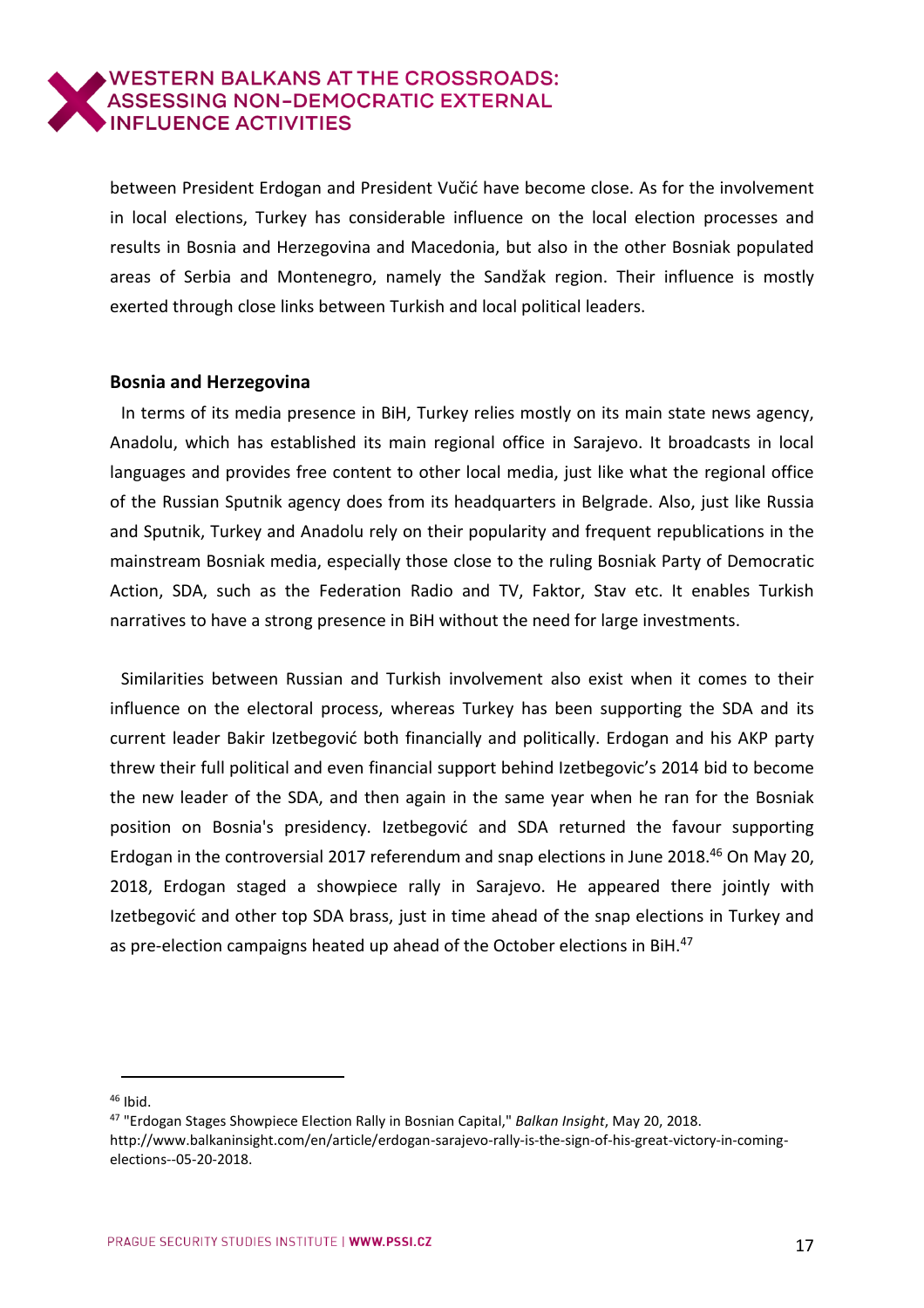#### <span id="page-17-0"></span>**Kosovo**

Turkey's influence in Kosovo is largely prevalent in the economic and cultural sphere and less so in the media where local actors dominate. According to the Independent Media Commission (IMC), as of January 2012, out of 21 TV stations and 84 radio stations in Kosovo, only one TV station and radio station broadcast in Turkish.<sup>48</sup> Turkish-based news outlet Anadolu Agency (AA) publishes in Albanian and it is trying to find its place in the Balkans, but it is less engaged in comparison to the Russia-backed media.<sup>49</sup> Research on any Turkish interference in the media is insufficient, and there seem to be no direct links to Turkey.

However, Kivilcim Kilic, the Turkish ambassador to Kosovo was involved in an incident aimed at influencing Kosovo's media practices.<sup>50</sup> A well-known Kosovar journalist, who also is the owner of Gazeta Express, one of the biggest media outlets in Kosovo, jokingly, wrote on Facebook while the coup in Turkey was unfolding: "I invite citizens of the Republic of Kosovo who are on holiday in Turkey to align with the army."<sup>51</sup> The Turkish ambassador condemned the act and urged Kosovo's authorities to take action against him. The remarks sparked a fiery response by Kosovo's authorities and civil society organisations. Enver Robelli, a well-known journalist and contributor for the international media, said that the ambassador should have understood by now that Kosovars are not ready to sacrifice the freedom of the press for the vices of Turkish diplomacy.<sup>52</sup> Further, he added that ambassador's approach to this issue shows that Turkey sees its political and economic position in Kosovo as so powerful, that it does not hesitate to even deal with 'reviewing' the media.<sup>53</sup>

sot.info/lajme/155173/beteje-propagandistike-ruse-ne-ballkan/.

http://kosovotwopointzero.com/en/signs-of-strain-in-kosovo-turkey-relations/.

http://kosovotwopointzero.com/en/signs-of-strain-in-kosovo-turkey-relations/.

<sup>&</sup>lt;sup>48</sup> Cohu, "Freedom of Expression, Media and Information in Kosovo An Assessment Based on Council of Europe Indicators for Media in a Democracy", p.10.

http://cohu.org/repository/docs/Freedom\_of\_Expression,\_Media\_and\_Information\_in\_Kosovo\_529396.pdf. <sup>49</sup> "Russian propaganda battle in the Balkans", Kosova Sot, December 01, 2016, https://kosova-

<sup>50</sup> Fazliu, Eraldin, "Signs of strain in Kosovo-Turkey relations", *Kosovo 2.0*, October 19, 2016,

<sup>51</sup> Qafmolla, Ervin, "Kosovo Snubs Turkish Demand to Punish Journalist," *Balkan Insight*, July 23, 2016, http://www.balkaninsight.com/en/article/kosovo-top-officials-snub-turkey-s-allegations-on-journalist-07-27- 2016.

<sup>52</sup> Fazliu, Eraldin, "Signs of strain in Kosovo-Turkey relations," *Kosovo 2.0*, October 19, 2016,

 $53$  Ibid.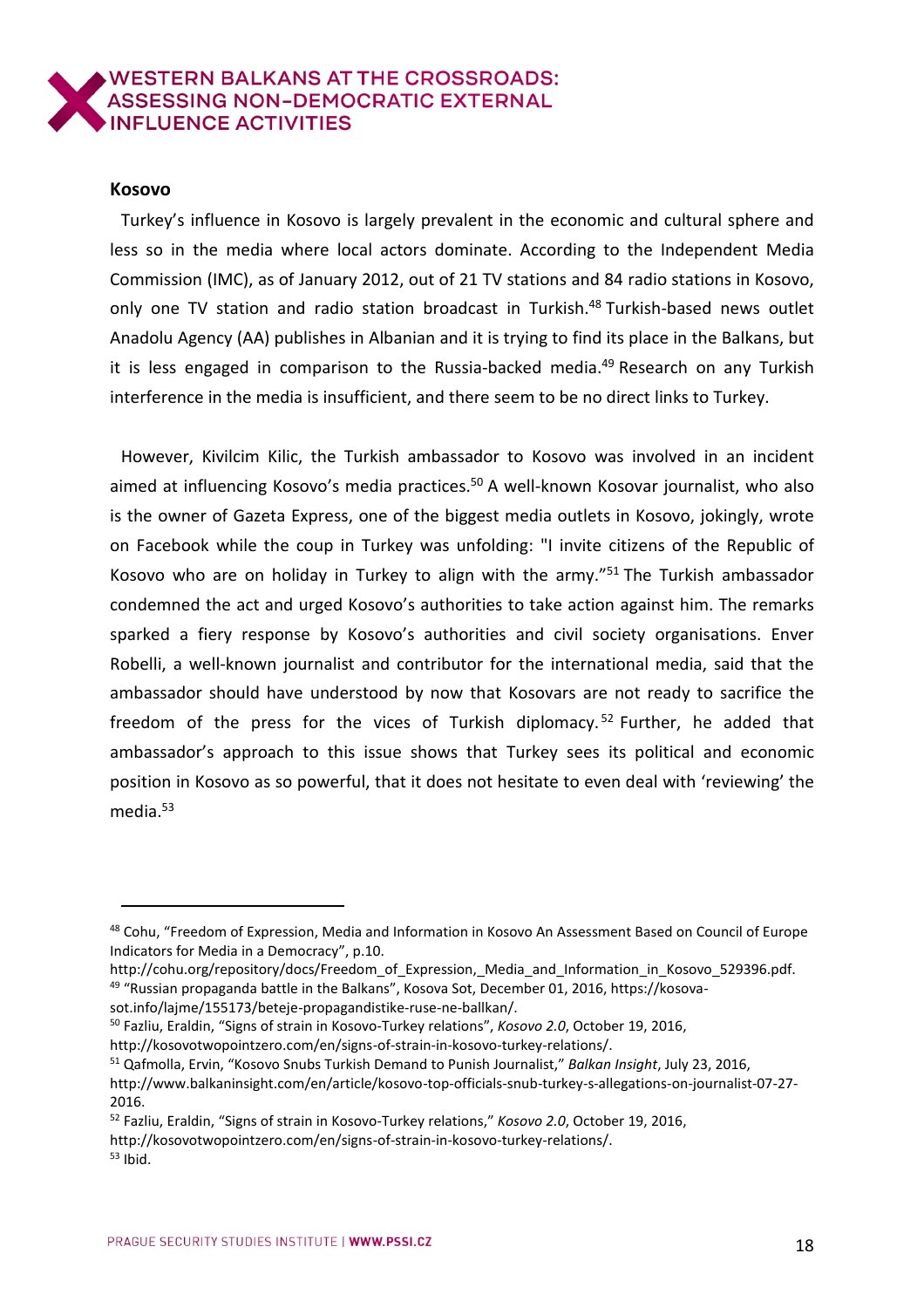In another instance, the same ambassador was accused of involvement in a pro-Erdogan and anti-Gulenist propaganda. During the 2016 coup in Turkey, the ambassador sent to media outlets in Kosovo an e-mail with approximately 21 links of videos on soldiers' attacks on the Parliament, President's Office, Bosphorus bridge etc., but there were no links on Erdogan's maltreatment of the soldiers.<sup>54</sup> In this way, the embassy in Kosovo served to the media a one-sided story on the developments that were taking place in Turkey at that time, with the purpose of shaping public opinion and perceptions on the coup, and reinforcing the view that Fethullah Gulen movement is to blame for it.

The propaganda against Gulenists continued, peaking with arrests and deportation of six Turkish high school teachers in March 2018. The arrests and deportations attracted intense media coverage, locally and internationally. Kosovo civil society and the majority of the media reacted against the abduction of the six Gulenists. When Prime Minister Haradinaj criticised the acts, he was slammed by President Erdogan who said that Haradinaj would have to "pay" for dismissing the Interior Minister and Intelligence Chief.<sup>55</sup> Furthermore, as a result of such statements, the pro-Erdogan Turkish newspaper Yeni Akit, humiliated Prime Minister Haradinaj by calling him a drunkard, a Prime Minister of scandals and accused him of spending high amounts of money on vacations, among other shameful statements.<sup>56</sup> Considering the negative reaction of the Kosovar media on the deportations, as well as Prime Minister's condemnation and then negative portrayal on the Turkish media, it seems that there are no traces of any successful Turkish media interference in Kosovo, in this case.

As for the Turkish influence on Kosovar electoral process, the Turkish Democratic Party of Kosovo (TDPK) currently holds two seats in Kosovo's Parliament as the Constitution ensures two reserved seats for the Turkish community, among other non-Albanian communities, which should represent the will and interests of the Turkish community in Kosovo. According to Naddaf, the party strongly supports Erdogan and when he was re-elected, it expressed

<sup>54</sup> "Turkish Embassy gets involved in pro-Erdogan propaganda," *Gazeta Express*, July 21, 2016, https://www.gazetaexpress.com/lajme/ambasada-e-turqise-ne-prishtine-perfshihet-ne-propaganden-proerdogan-foto-229956/?archive=1.

<sup>55</sup> "Turkey's Erdogan Slams Kosovo Criticism Of Deportation Of Gulen-Linked Turks," *Radio Free Europe*, March 31, 2018, https://www.rferl.org/a/kosovo-investigation-arrest-deportation-turkey-teachersgulen/29137309.html.

<sup>56</sup> "Turkish pro-Erdogan media write about Prime Minister Haradinaj," *Ekonomia online*, April 04, 2018, https://ekonomiaonline.com/politike/mediat-turke-pro-erdoganit-shkruajne-per-kryeministrin-haradinaj/.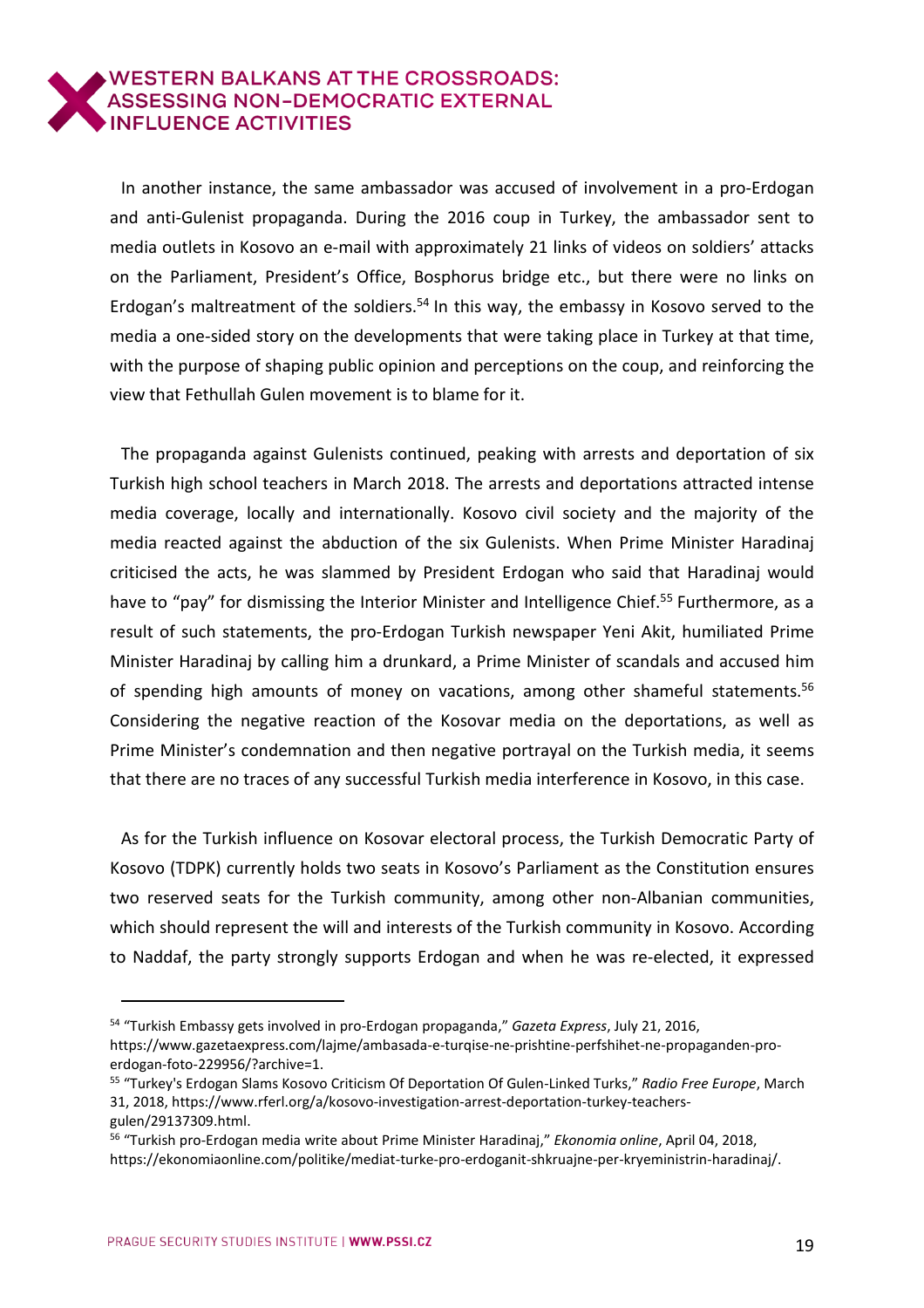him congratulations: "Congratulations Turkey; Congratulations Recep Tayyip Erdogan; Congratulations Rumeli." <sup>57</sup> The use of the term "Rumeli" was telling as it refers to a region in Southeastern Europe, including the Balkan Peninsula that was under the control of the Ottoman Empire for hundreds of years. Erdogan himself has been known to use the term to frame Kosovo, and the Balkans more broadly, as well within Ankara's sphere of influence.

#### <span id="page-19-0"></span>**Macedonia**

There are four Turkish-language media outlets in Macedonia, all of them are websites: Zaman Makedonya, Yeni Balkan, and the state-run Anadolu Agency and TRT. All four are highly detailed, regularly updated, and include a domestic section on Macedonia, a section on Turkey and other sections on global affairs. They differ tremendously, however, in their political stances. Zaman Makedonya is fiercely anti-Erdogan, while the state-run Anadolu Agency and TRT provide favourable coverage of the current Turkish government. Yeni Balkan is only available in Turkish, Zaman Makedonya in Turkish, Macedonian, and Albanian, while Anadolu Agency is available in as many as thirteen languages. TRT is also available in Turkish on most cable TV providers in the country.

There are three active Turkish political parties in Macedonia – Türk Demokratik Partisi (TDP), Makedonya Türk Demokratik Partisi Tarihçesi (MTDPT) and Makedonya'da Türklerin Ulusal Birlik Hareketi. TDP has one member of the Parliament (Enes Ibrahim) who is in coalition with the governing party SDSM.<sup>58</sup> The party appears to have close relations with Ak Parti and Turkish President Recep Tayyip Erdogan. TDP's summits are often attended by high Ak Parti officials.<sup>59</sup> Also MTDPT's honorary president, Adnan Qahil, who currently serves as the Minister without Portfolio in the Government of Macedonia in charge of foreign investments, seems well-connected with Turkish politicians. Recently, he was photographed with Mr Erdogan aboard the Turkish President's private jet.<sup>60</sup>

- 2018, https://makfax.com.mk/daily-news/министерот-за-странски-инвестиции-ад/ http://www.msi.gov.mk/?q=node/100.
- <sup>59</sup> "THP Genel Başkanlığına Enes İbrahim Seçildi," *Yeni Balkan*, accessed on August 19, 2018,

 $57$  Ibid.

<sup>58</sup> "Министерот Ќахил во посета на Анкара," *Makfax,* accessed on August 19,

http://www.yenibalkan.com/gundem/thp-genel-baskanligina-enes-ibrahim-secildi-h11459.html.

<sup>&</sup>lt;sup>60</sup> "Министерот за странски инвестиции, Аднан Ќахил, славел историска битка со Ердоган," Makfax, accessed on August 19, https://makfax.com.mk/daily-news/министерот-за-странски-инвестиции-ад.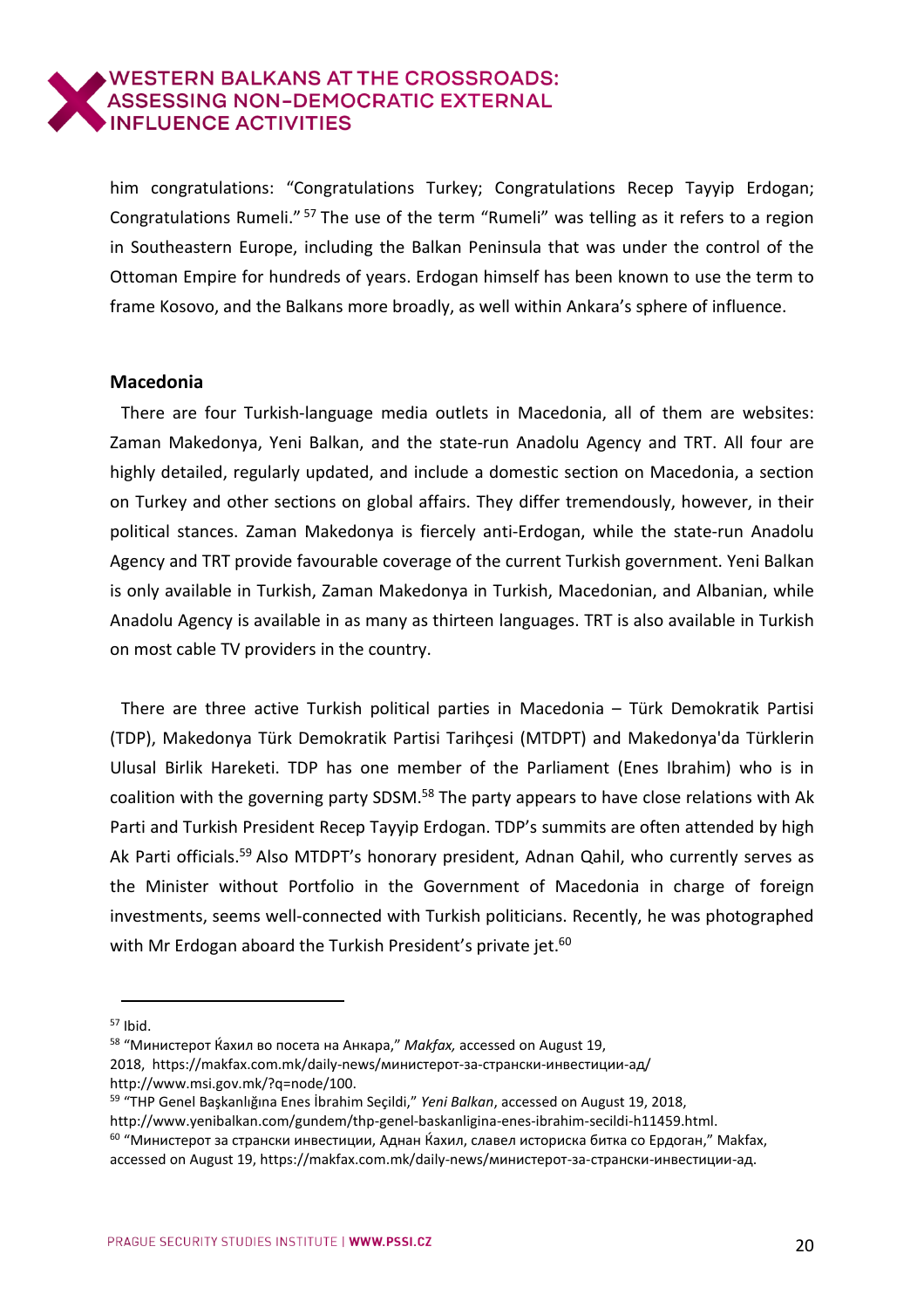There have also been two recent attempts for dramatically scaling up Turkish influence over Macedonian elections, but both seem to have failed, and one has never been definitively proven. The latter refers to the emergence of the Albanian party BESA, which came second among the ethnic Albanian parties in the last parliamentary elections in December 2016. BESA has a strong religious component and has been widely rumoured to be financed directly by the Turkish government, which BESA leaders have persistently denied. The party has meanwhile split into two factions, one of which has joined the ruling coalition and the other has stayed in opposition. The second attempt relates to the increasing references to Macedonia in the rhetoric of Erdogan himself, especially with regards to the name dispute. Given Turkey's strained relations with Greece, Turkey's firm opposition to Macedonia's name change comes as no surprise. Erdogan has stated that "Turkey will never leave its [Macedonian] brothers alone."

#### <span id="page-20-0"></span>**Montenegro**

 $\overline{a}$ 

Unlike Russian, the Turkish media influence in Montenegro is still marginal. Turkey's influence remains insignificant as Turks constitute as little as 0.02% of the total population<sup>61</sup> and its investments in local media outlets are practically non-existent. There are no Turkishlanguage TV channels, newspapers or radio stations in the country. However, some of the leading Montenegrin TV channels, such as TV Pink M and TV Prva, do broadcast Turkish and other soap operas, which keep these stations very highly-positioned when it comes to the audience share.<sup>62</sup>

Politically, Turkey is using the Bosniak and Albanian national communities to implement its policies countrywide. However, as Montenegro allows visa-free travel to Turks, Turkish journalists have been visiting the country, exchanging experiences with the Montenegrin counterparts. To enhance similar interactions and to deepen a bond between the two countries, a group of people from Montenegro and Turkey established the Montenegro-

tongue, per municipalities, accessed November 12, 2018,

 $61$  "Statistical Office of Montenegro," Census of Population, Households and Dwellings in Montenegro 2011, Population of Montenegro by sex, type of settlement, ethnicity, religion and mother

http://www.monstat.org/userfiles/file/popis2011/saopstenje/saopstenje(1).pdf.

 $62$  "Weak Regulation Enforcement and Persistence of Media Control," Media Ownership and Financing in Montenegro, accessed November 12, 2018, [http://www.mirovni-institut.si/wp-](http://www.mirovni-institut.si/wp-content/uploads/2012/12/Media-Ownership-and-Finances-in-Montenegro.pdf)

[content/uploads/2012/12/Media-Ownership-and-Finances-in-Montenegro.pdf.](http://www.mirovni-institut.si/wp-content/uploads/2012/12/Media-Ownership-and-Finances-in-Montenegro.pdf)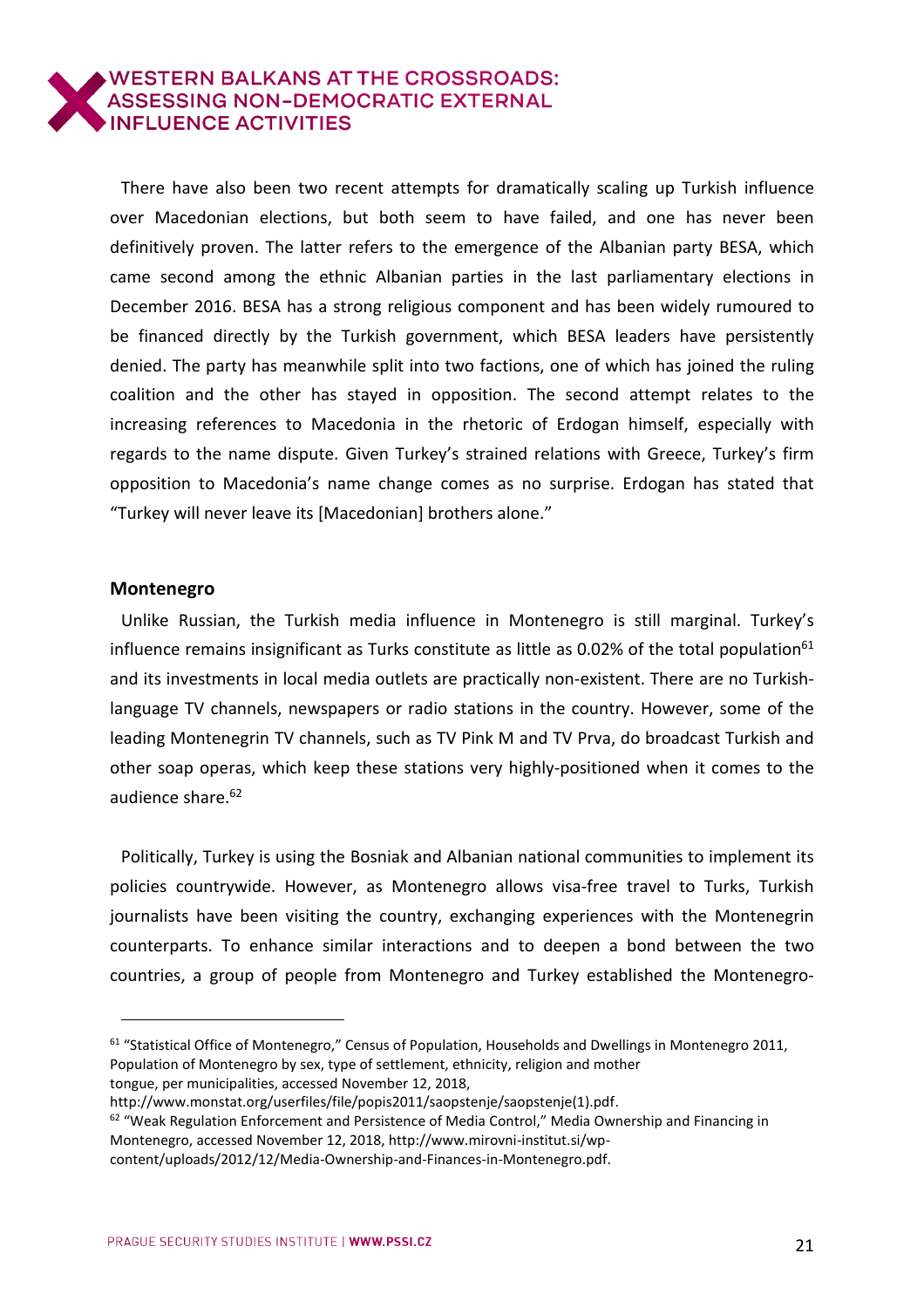Turkey portal in 2012.<sup>63</sup> This is a frame for economic, political, educational, cultural and other exchanges on both sides.

As for the Turkish influence on elections, the last general elections in Montenegro that took place on 16 October 2016 were highly overshadowed by the coup, supposedly involving the nationalists from Russia, Serbia and Montenegro. Compared with Russia that was one of the main actors in the event, Turkey's interference around the elections was rather insignificant. Ankara's interventions usually concern populations in Montenegro that are historically, culturally and religiously susceptible to Turkish influence – the Bosniaks and other Muslims in the Sandžak part of Montenegro. The Bosniaks usually find their political/religious orientation aligned with those of the Bosniak Party and Islamic Community, whose leaders sustain close relations with religious and political figures in Turkey. It is interesting that the current Montenegrin government is maintained thanks to two Bosniak representatives who provide the parliamentary majority. At the same time, the Bosniak Party cooperates with AK Party and Erdogan himself has a substantial influence on its leadership.

#### <span id="page-21-0"></span>**Serbia**

j

Like other countries and news agencies, Turkey has also launched media outlets in the local languages. Anadolu Agency produces news stories in common language spoken in Bosnia, Croatia, Montenegro and Serbia since 2012, Turkish radio television (TRT) also publishes news in the Serbian language.

The Turkish series invaded the Balkan countries and are currently more popular than American soap operas and Latin American telenovelas. Serbian sociologist Ratko Božović says people identify with the patriarchal values of the Turkish shows and enjoy spotting the many cultural and linguistic similarities that they recognise while watching the shows.<sup>64</sup> Božović said that all Balkan countries had seen dramatic changes regarding family life, and the Turkish shows help them recall value systems that now seem lost."<sup>65</sup>

<sup>63</sup> "Portal Crna Gora-Turska," accessed November 12, 2018, [http://www.crnagoraturska.com/.](http://www.crnagoraturska.com/) <sup>64</sup> "Turks Bewitch The Balkans With Their Addictive Soaps," *Balkan Insight*, May 1, 2013,

http://www.balkaninsight.com/en/article/turks-bewitch-the-balkans-with-their-addictive-soaps  $65$  Ibid.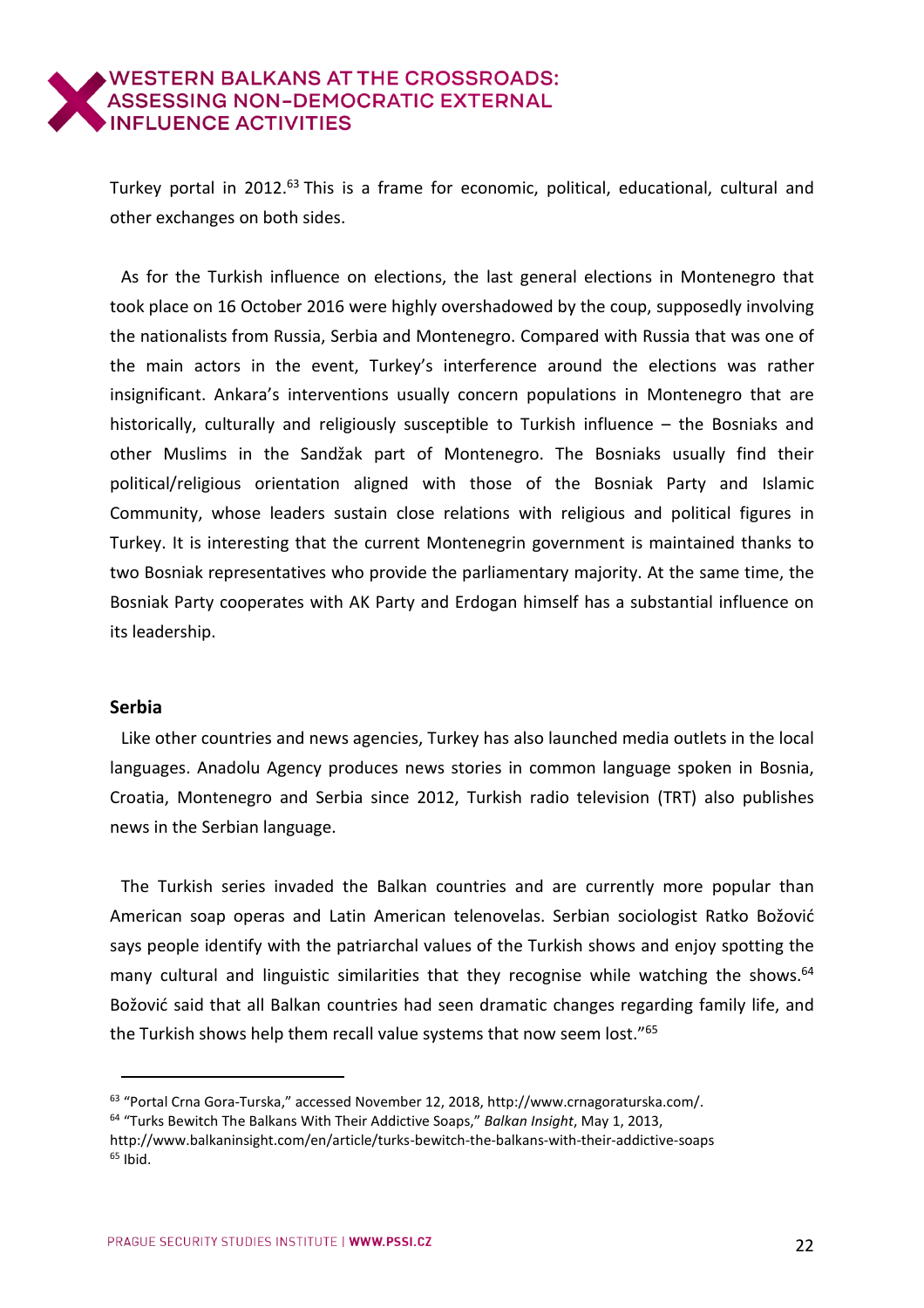The Serbian mainstream media portray Turkey as a dear friend to the country even though Turkey recognised Kosovo. The positive image of Turkey is also based on its economic investments throughout Serbia provided through Turkish Cooperation and Coordination Agency - TIKA. The Serbian media is full of stories that show how Vučić publicly worships Turkish president. Although Sandžak region is sometimes presented in media as a "bridge between Serbia and Turkey", the main road to the region goes directly through Belgrade. Both Serbia's President Aleksandar Vučić and his Turkish counterpart Recep Tayyip Erdogan promote themselves publicly as leaders of two key countries in the Balkans, whose cooperation is crucial to maintaining stability, peace, and prosperity in the region, and throughout Europe.

As for the Turkish influence in the electoral process, president Erdogan used his political influence in the Sandžak region to mobilise thousands of Bosniaks in support of his candidacy in the elections in Turkey in 2016<sup>66</sup> and 2018. However, the last election results revealed that Erdogan did not win in Serbia, but his main rival, Muharrem Ince, from the main opposition Republican People's Party's, CHP, received 63.6 per cent of total votes cast in Serbia.<sup>67</sup>

Turkey has had a history of interfering in the elections for the leadership of the Bosniak National Council in Serbia. Before the elections for the Bosniak National Council in 2010, the former Turkish Ambassador visited Novi Pazar and stated that Mufti Muamer Zukorlić should stay out of politics, which presented direct meddling in the elections for the national council. This year, Belgrade officials have been accused of interfering in elections for the leadership of the Bosniak National Council by backing the electoral list of former mufti turned politician Muamer Zukorlic.<sup>68</sup> The election results see power shift because the electoral list of Sulejman Ugljanin, president of the Bosniak Party of Democratic Action, has defeated

 $\overline{a}$ 

<sup>66</sup> "Bosniaks in Serbia hold rally in support of Turkey," *Anadolu Agency*, August 8, 2018,

https://www.aa.com.tr/en/europe/bosniaks-in-serbia-hold-rally-in-support-of-turkey/623505.

<sup>67</sup> Hamdi Firat Buyuk, "Turkish Election Results Reveal Political Divide in Balkans," *Balkan Insight*, June 25, 2018, http://www.balkaninsight.com/en/article/in-pictures-balkan-celebrates-erdogan-election-win-06-25-2018. <sup>68</sup> Filip Rudic, "Belgrade Accused of Meddling in Bosniak Organisation's Elections," *Balkan Insight*, October 16, 2018, http://www.balkaninsight.com/en/article/belgrade-accused-of-meddling-in-bosniak-council-elections-10-16-2018.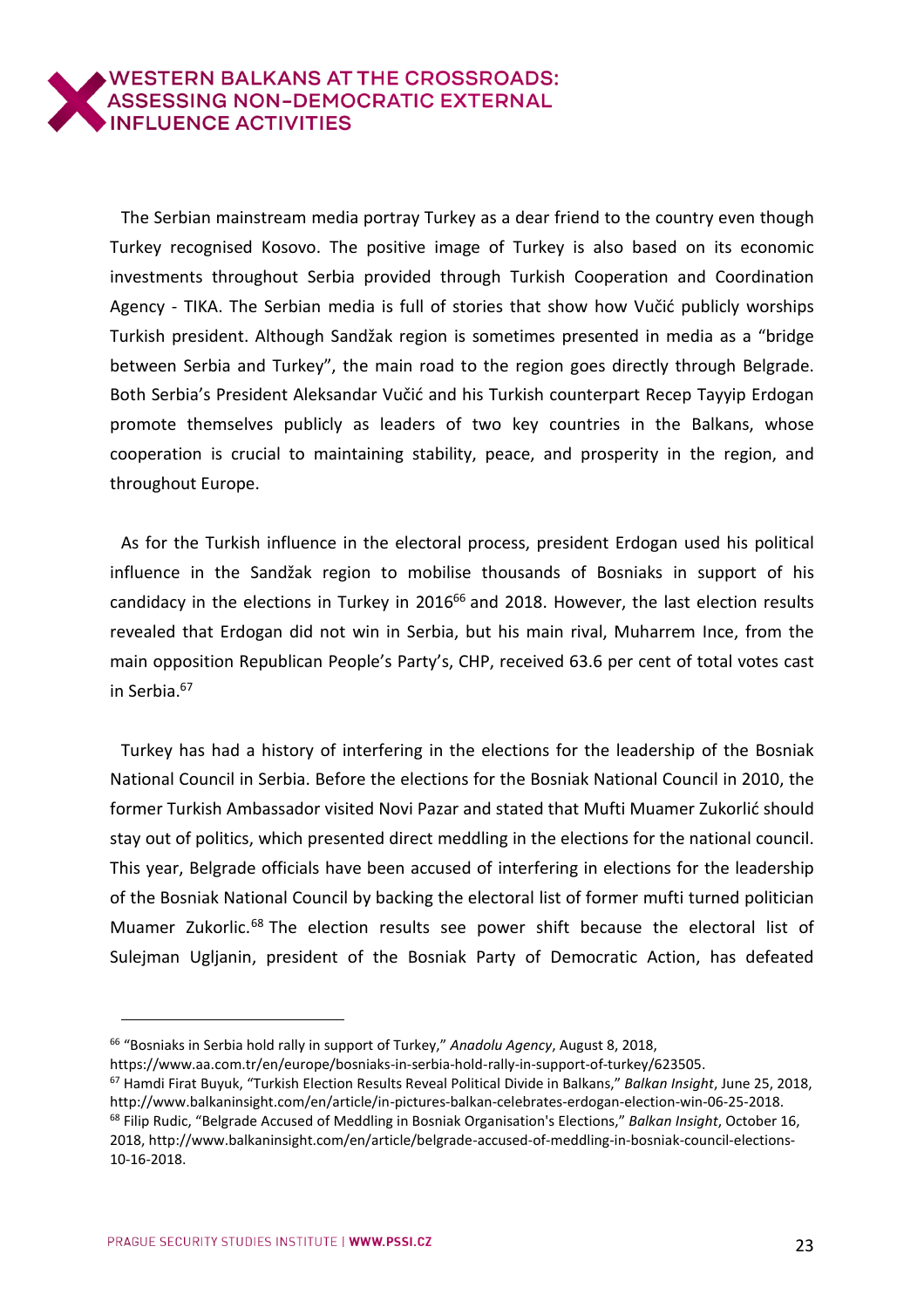Belgrade's preferred candidate, Muamer Zukorlić – but has had to enter a coalition in order to keep its grasp over the Bosniak National Council.<sup>69</sup>

Part of the Turkish strategy is to strengthen Sandžak, through direct investments and infrastructure development, as well as the support of local politicians. One of the Serbian daily newspapers Kurir reported that Erdogan pours money into Sandžak and supports the current leader of both the Bosniak National Council and the Party of Democratic Action, Sulejman Ugljanin, who advocates the secession of Raska and has Turkey's support for that, while in turn helps to boost Turkey's influence in the region. <sup>70</sup> Sulejman Ugljanin is known as a politician who, along with Rasim Ljajić, the Deputy Prime Minister of Serbia and the Minister of Trade, Tourism and Telecommunications, implemented the so-called referendum on the autonomy of Sandžak in 1991.

The Islamic community of Serbia and certain political parties in Novi Pazar enable Turkey's indirect influence on the national election results, bearing in mind that Vučić secures the votes from Sandžak during the presidential and parliamentary elections. Nevertheless, Erdogan has strong ties with the leader of the ruling Serbian Progressive Party (SNS) Vučić, whom he publicly endorsed during the presidential elections. He also congratulated Vučić on the victory in the presidential elections, saying that "friendly relations and cooperation between two key countries in the Balkans, have made an important contribution to regional prosperity and peace. Visionary leadership and your [Vučić's] personal efforts played a major role in achieving cooperation, solidarity and the spirit of regional partnership, which left a deep trail on our bilateral relations over the past several years."

# <span id="page-23-0"></span>**China**

j

So far there seems to have been no direct Chinese investments in the local media of the West Balkans, like the kind we have seen for instance in the Czech Republic. Only

<sup>69</sup> Filip Rudic, "Election Sees Power Shift in Serbia's Bosniak Council," *Balkan Insight*, November 26, 2018, http://www.balkaninsight.com/en/article/power-shifts-after-elections-for-serbia-s-bosniak-institution-11-26- 2018.

<sup>70</sup> "ERDOGAN DAJE PARE ZA CEPANJE RAŠKE: Turci hoće da pokore Srbiju preko Ugljanina!" *Kurir*, November 30, 2018, https://www.kurir.rs/vesti/politika/2038401/erdogan-daje-pare-za-cepanje-raske-turci-hoce-da-pokoresrbiju-preko-ugljanina.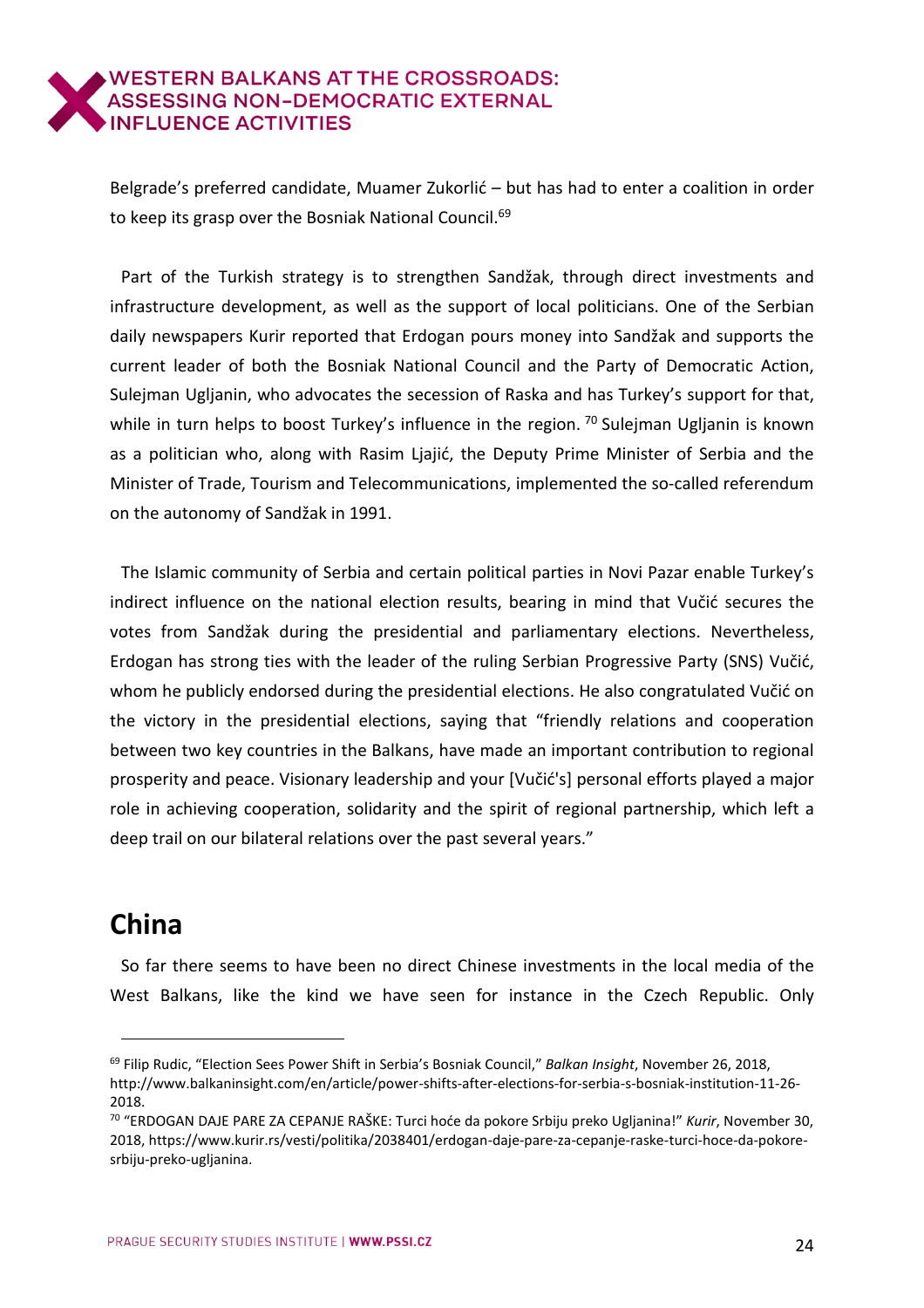cooperative agreements between the Chinese state media and local outlets have been conducted.

There are some China-oriented, and possibly PRC-funded, portals like Kina-Danas (China-Today) in Bosnia Herzegovina (also serving Croatia), or the "Serbia and China" website, symbolically launched on May 7, 2015, on the anniversary of the bombing of the PRC Embassy in Belgrade. These portals have low visibility, and the latter one has not been updated for several years now. There are also occasional visits by local West Balkan journalists in China under the 16+1 framework, with unclear results.

Discourse management, a key part of the CCP United Front tactics, is mostly conducted through the local political elites, usually more than happy to repeat the Chinese "tifa" (talking points), which are then quickly picked up by the mainstream media. For the time being, China is not focusing on active media influence or election meddling, and the paper, therefore, does not report on the individual countries separately except Serbia where Chinese messaging through local political representation is most visible.

### <span id="page-24-0"></span>**Serbia**

 $\overline{a}$ 

Serbian President Vučić never fails to boast about his close relationship with Beijing, calling the Chinese Ambassador in Belgrade Li Manchang "my brother Li." Ambassador Li enjoys huge public profile in Serbia. His famous statement that "China does not recognise Kosovo and as far as Beijing is concerned Kosovo is Serbia - and that it shall remain that way" is embedded in almost every article on China regardless of the actual topic.

Similarly, the relationship with China is universally described in the pro-government press as "steely friendship", in reference to the Smederevo Steel Plant bought by a Chinese company in 2016. With all the positive rhetoric, it is not surprising that 21 % of respondents surveyed by the Serbian European Integration Office in December 2016 mistakenly believed that China was the largest investor in Serbia while it does not even appear among the top ten investors from 2010 to March 2018.<sup>71</sup>

<sup>71</sup> S. Gavrić, "'Statistička poverljivost' Medju najvećim investitorima u Srbiju se nalaze firme iz Holandije, Kipra i Luksemburga," *Blic*, September 24, 2018, https://www.blic.rs/biznis/privreda-i-finansije/statistickapoverljivost-medu-najvecim-investitorima-u-srbiju-se-nalaze-firme-iz/rpt0crw.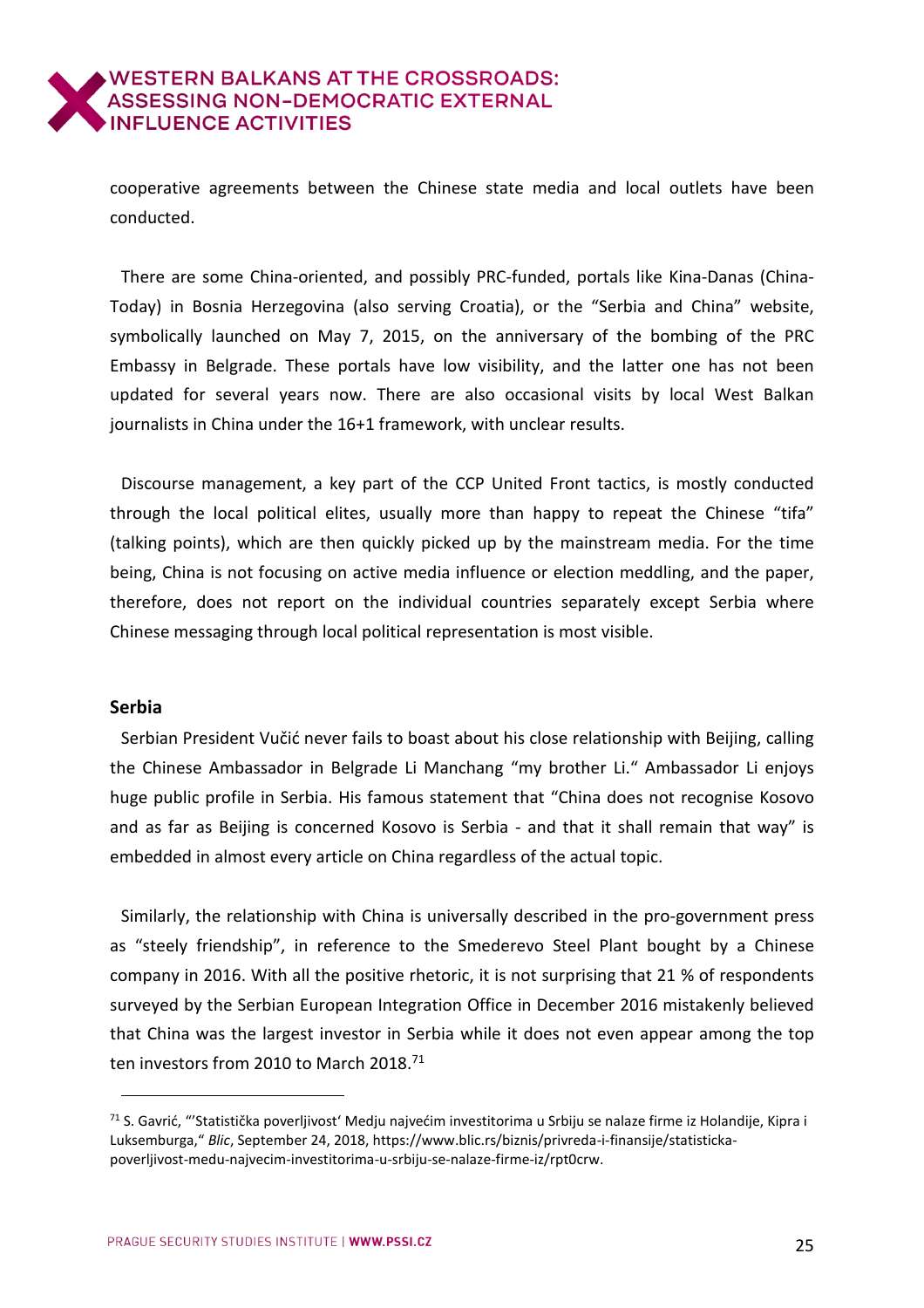The degree of mutual accommodation between Chinese interests and local politicians can be illustrated by former President Tomislav Nikolić who managed to hold onto the presidential villa even after his term of office expired. He claimed the villa on the grounds that in his new capacity of the head of the National Council for the Coordination of Cooperation with Russia and China, he needs an office in physical proximity to the Chinese embassy.

The opposition does not lag far behind. The recent trial in New York of Patrick Ho, head of the non-profit arm of the notorious Chinese company CEFC, revealed that CEFC had been fully funding CIRSD, the think tank of the opposition leader Vuk Jeremić who was also collecting a hefty salary as the company's advisor.

## <span id="page-25-0"></span>**The Gulf States and Iran**

Al Jazeera Balkans, the 24/7 international television channel which belongs to the international Al Jazeera network, owned by the Qatar Media Corporation, has established a firm, but not intrusive, presence in the Western Balkans. The arrival of the Al Jazeera Balkans media conglomerate to the region was initially questionable for political reasons, but with time it began to be perceived as an objective broadcaster among the plethora of the local media heavily influenced by politics. It is also seen as one of the most modern media outlets (€15 million was invested in Al Jazeera Balkans)<sup>72</sup> with authentic stories coming from the former Yugoslav republics. Unlike the domestic media that are almost exclusively focused on local events, Al Jazeera offers viewers a wider picture of what is happening regionally and globally, from the crisis in the Eurozone to the global recession and its consequences. Al Jazeera also regularly reports on foreign power influence in the Western Balkans,  $73$ particularly Russia's role<sup>74</sup> and has a column about the "Serbia and Kosovo dispute".<sup>75</sup>

 $\overline{a}$ 

<sup>72</sup> "Broadcasting to the Balkans," *The Economist*, November 12, 2011, accessed November 13, 2018, [https://www.economist.com/europe/2011/11/12/broadcasting-to-the-balkans.](https://www.economist.com/europe/2011/11/12/broadcasting-to-the-balkans)

<sup>73</sup> Vedran Obućina, "Borba za Zapadni Balkan," *Al Jaezera Balkans*, June 10, 2018,

http://balkans.aljazeera.net/vijesti/borba-za-zapadni-balkan.

<sup>74</sup> Dimitar Bechev, "Dilema Kosovo: Za sada su podjednici Putin i Rusija," *Al Jazeera Balkans*, November 20,

<sup>2018,</sup> http://balkans.aljazeera.net/vijesti/dilema-kosovo-za-sada-su-pobjednici-putin-i-rusija.

<sup>75</sup> "Spor Srbije i Kosova," accessed November 10, 2018, http://balkans.aljazeera.net/tema/spor-srbije-i-kosova.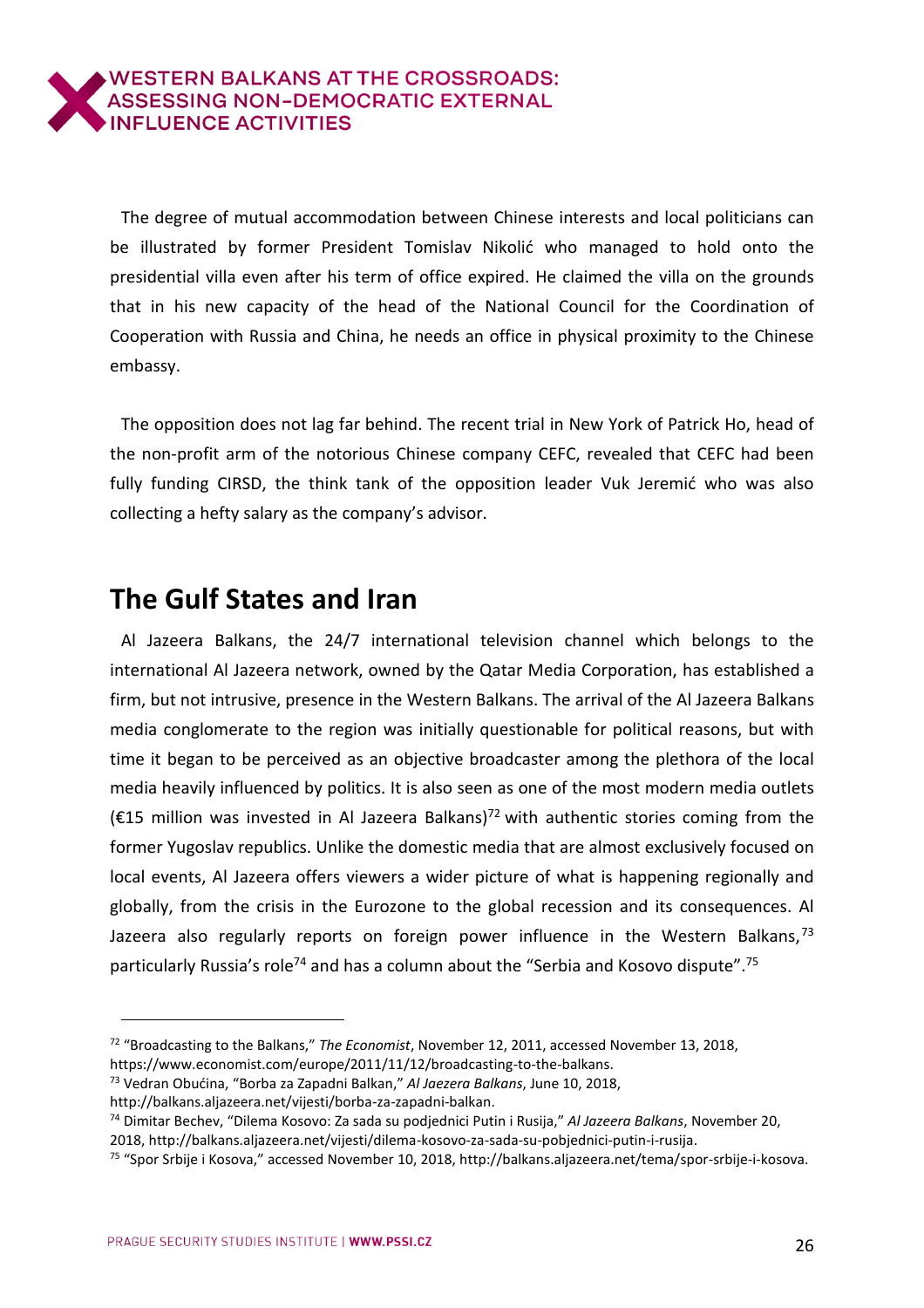People seem not to fear that the arrival of Al Jazeera or its possible increase in the influence from the East, or that this was the motive for Al Jazeera to settle in this part of the world.<sup>76</sup> Experts believe that Al Jazeera is not propagandistic per se, but also that the selection of information in some cases points to particular interests, especially in relation to events for which Qatar has a particular interest in the geopolitical framework.<sup>77</sup>

Except for Al Jazeera Balkans, there is no other significant media influence either by the Gulf States or Iran in the region. The same goes for influencing local elections.

### <span id="page-26-0"></span>**Bosnia and Herzegovina**

The headquarters of Al Jazeera Balkans TV channel is located in Sarajevo, and it broadcasts its program in the common language spoken in Bosnia, Croatia, Montenegro and Serbia. It is quite popular and seen as a balanced source of information in the otherwise nationalistic media landscape. Besides this media outlet, there are no other media organisations which operate in BiH that are linked with the Gulf States, Iran or any other foreign actors.

### <span id="page-26-1"></span>**Kosovo**

In the case of Kosovo, Gulf States´ and Iran's sphere of influence is primarily concentrated in the economic and cultural realm and no evidence can be found on links of any of the Gulf states or Iran to the media in Kosovo. Not even Al Jazeera Albanian-language branch has been launched.<sup>78</sup>

### <span id="page-26-2"></span>**Macedonia**

 $\overline{a}$ 

The Qatari-owned, Sarajevo-based TV channel, Al Jazeera Balkans, is included on the menu of all Macedonian cable TV operators. The language of Al Jazeera Balkans' content –

<sup>76</sup> Anonymous interview, November 13, 2018.

<sup>77</sup> http://www.media.ba/bs/magazin-novinarstvo/al-jazeera-balkans-izmedu-stranog-kapitala-i-odgovornognovinarstva

<sup>78</sup> "Al Jazeera launches Balkans channel," *Al Jazeera*, November 12, 2011, accessed October 15, 2018, https://www.aljazeera.com/news/europe/2011/11/20111111201910810159.html.